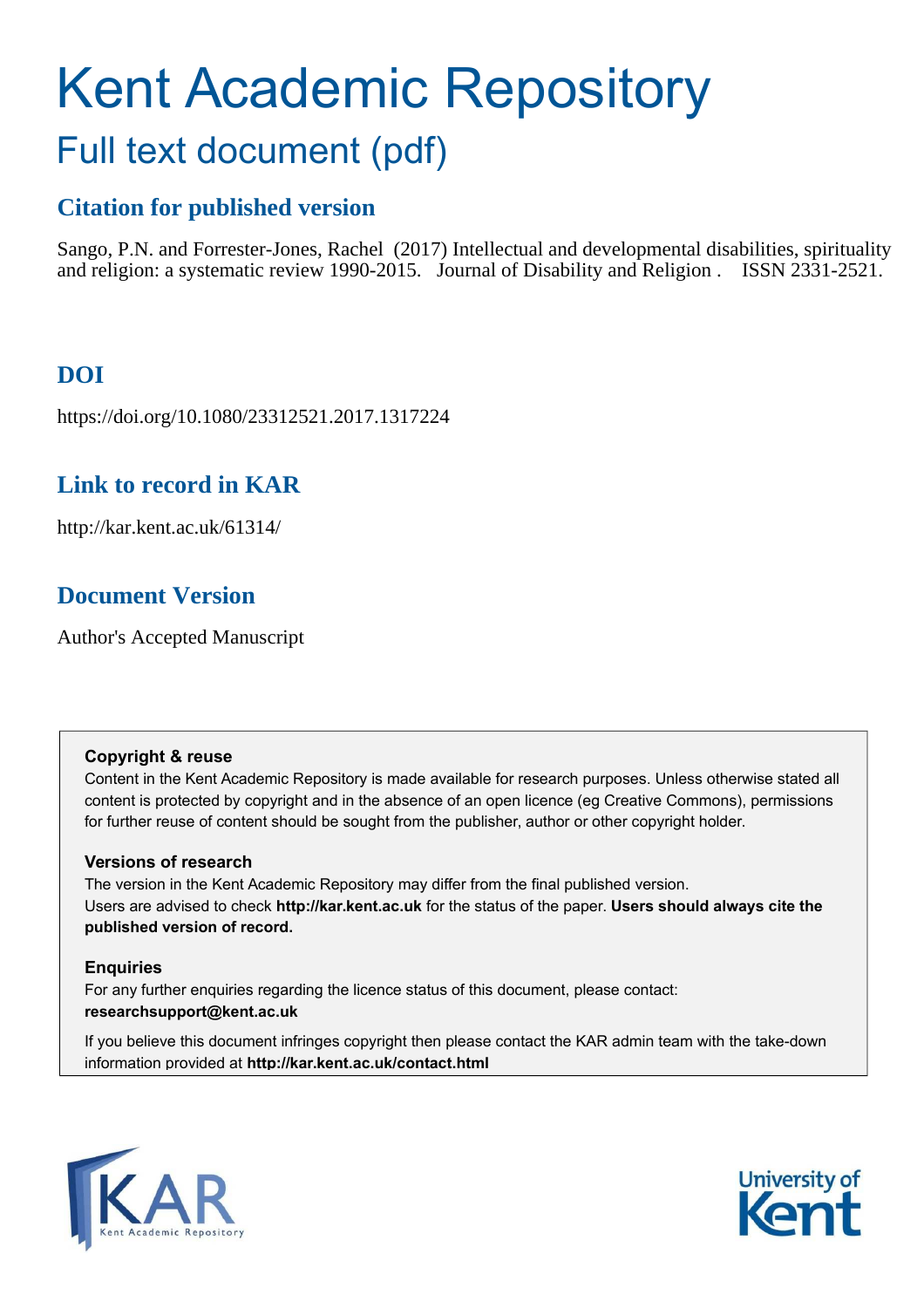**Intellectual and Developmental Disabilities, Spirituality and Religion: A systematic review 1990-2015.** 

**Dr Precious N. Sango** 

**School of Public Health, Midwifery and Social Work, Canterbury Christ Church University, Canterbury, United Kingdom** 

#### **Professor Rachel Forrester-Jones**

**The Tizard Centre, SSPSSR, University of Kent, Canterbury, United Kingdom.** 

#### **Abstract**

Over the past two decades research on religion/spirituality has begun to gain momentum. Nevertheless, to our knowledge, a systematic review of empirical research in the field of intellectual and developmental disabilities (IDD), social care services, and spirituality has not been carried out in the last 20 years. Six psychology, IDD, religion, and health related journals were searched in addition to two data bases. Published empirical papers on religion, religiosity, spirituality, spiritual and/or religious care and people with IDD and related terms between 1990 and 2015 were identified and examined. Of the 57 publications identified, only 8.9% met the inclusion criteria and were reviewed. The five empirical papers included in this review were thematically analysed, yielding four main themes in relation to spiritual/religious care: 'understanding of spiritual/religious concepts'; 'support to participate in spiritual/religious activities'; 'spiritual/religious practices in relation to self-identity'; and 'barriers to spiritual/religious care provision'. This paper concludes that more empirical and original research in relation to the spiritual care of people with IDD residing in IDD care services is needed.

**Keywords:** Systematic review, Spirituality, Religion, Spiritual Care, Intellectual and Developmental Disabilities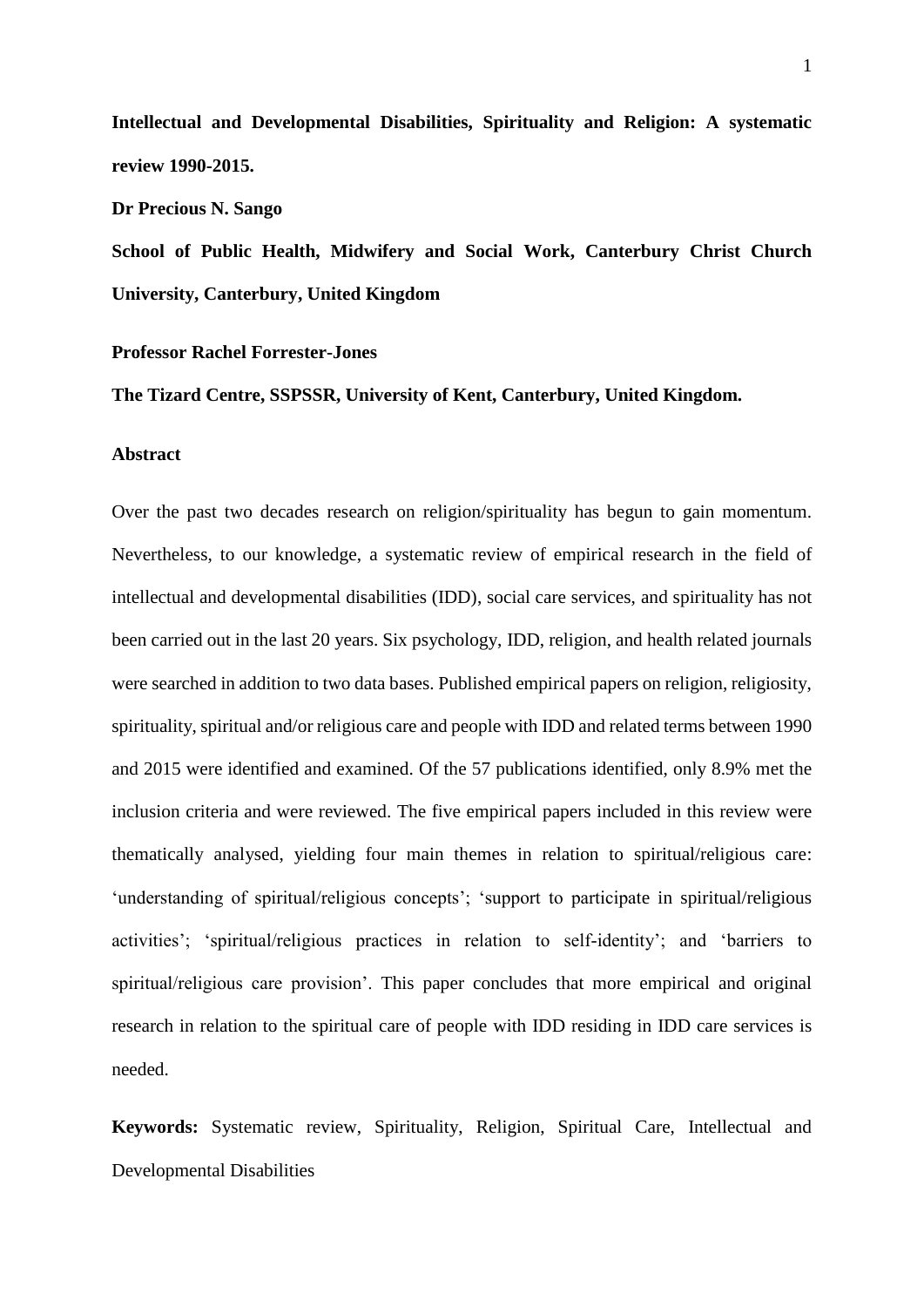#### **Introduction**

The terms spirituality and religion are often used interchangeably to mean the same thing (Zinnbauer et al., 1997). The phenomenon can become complex though, since many social scientists argue that the two concepts are different (Poston &Turnbull, 2004; Zinnbauer, Pargament, & Scott, 1999; Canda, & Furman, 2010 p. 59, 74-75; Forrester-Jones et al. submitted). 'Religion' refers to social entities, differentiated by specific beliefs and practices, often requiring membership and characterised by additional non-spiritual aims (e.g., cultural, economic, political, social); whilst spirituality is understood more at an individual level (Miller & Thoresen, 2003).

Care should be taken when making distinctions between religion and spirituality (Hill et al., 2000; Reinert, & Koenig, 2013) for four reasons. Firstly, such polarization of concepts may neglect the fact that all forms of spiritual expression tend to take place in a social context, and all organized faith traditions are interested in personal affairs and spirituality (Pargament, 1999). Secondly, such distinctions can implicitly denote the simplistic and inaccurate view that spirituality is 'good' and religion is 'bad'. Thirdly, most people experience spirituality within an organized religious context and often do not perceive any differences between spirituality and religion (e.g., Zinnbauer et al., 1997; Forrester-Jones et al. submitted). Finally, such differences may lead to unnecessary duplication in concepts and measures, as some religious measures may cover both individual and institutional domains (Hill & Pargament, 2003).

It could therefore be argued that it is difficult to separate both concepts, which is perhaps why they are generally not distinguished in theory and research (Sinnott, 2002). This may also be due to the development of scientific and philosophical knowledge as well as historical events which continually affect society's perception of the Divine (see Hill et al., 2000). This includes the rise of secularisation and the growing disillusionment with religious institutions in western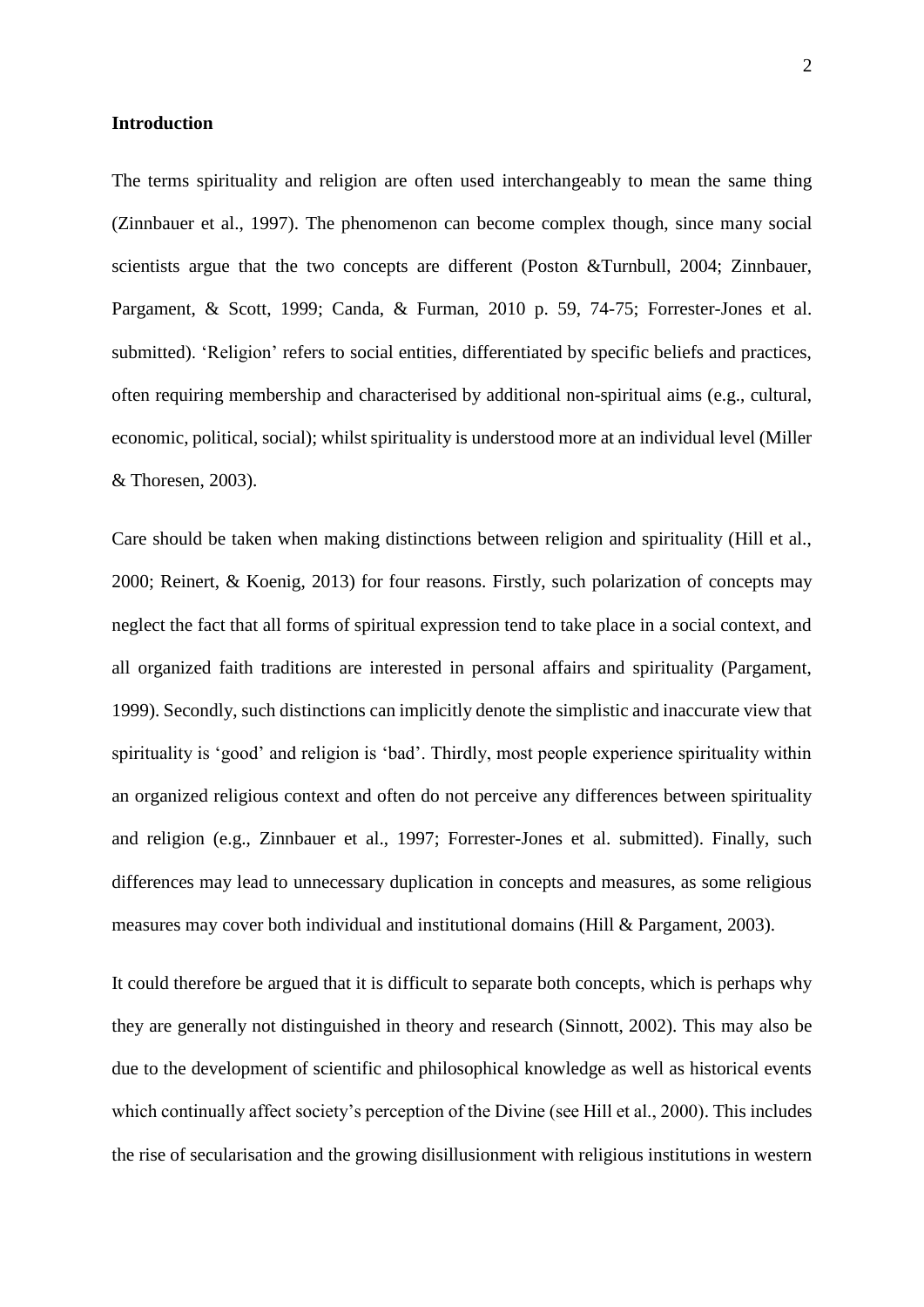20th and 21st century society as irrelevant or less socially useful (Davie, 2003). A recent example of secularisation is the emergence of the secular church in London, United Kingdom (UK), whose focus is on 'doing good, living well and appreciating the wonder, and beauty of the world' without belief in, or worship of the Divine. Nevertheless, although participation in organized religion in Europe may have decreased, there has been little decline in human interest in spirituality or religion.

Many individuals argue that they are spiritual but not religious; choosing their own constructed belief systems and participating in communal activities often to advance their personal agenda or support religious institutions (Taylor, 2007). Religion, religiosity, religiousness and spirituality may be used interchangeably at the individual level, since a person might describe themselves as being 'religious' by way of being devoted to a belief in a divine or supernatural power, and/or practice of worship or other rituals directed towards such a power and/or by having an allegiance to religious principles/teachings (see Argyle and Beit-Hallahmi, 1975, p. 1; Vaughan, 1991, p. 105; Freitas, 2015). Although spirituality may be defined in relation to religion, religion may or may not be rooted in spirituality. Traditionally the term religion was used to refer to all aspects of human relationship to the Divine or transcendent; that which is greater than us "the source and goal of all human life and value" (Meissner, 1987, p. 119). More recently (e.g., Wulff, 1997; Dudley, 2016, p.1); the definition of religion has been narrowed to refer to traditional systems of beliefs, world religions and denominations such as Christianity, Judaism, Islam, Hinduism, and so on.

Although not all conceptions of spirituality are associated with religion, all definitions of spirituality tend to include, but are not limited to, religious beliefs. In this paper, a multidimensional approach, informed by the religion/spirituality literature (see Hill et al., 2000; Sango, 2016; Sango, & Forrester-Jones, 2014; Forrester-Jones et al. submitted) is used to define spirituality as the belief in supernatural phenomena. This multidimensional approach consists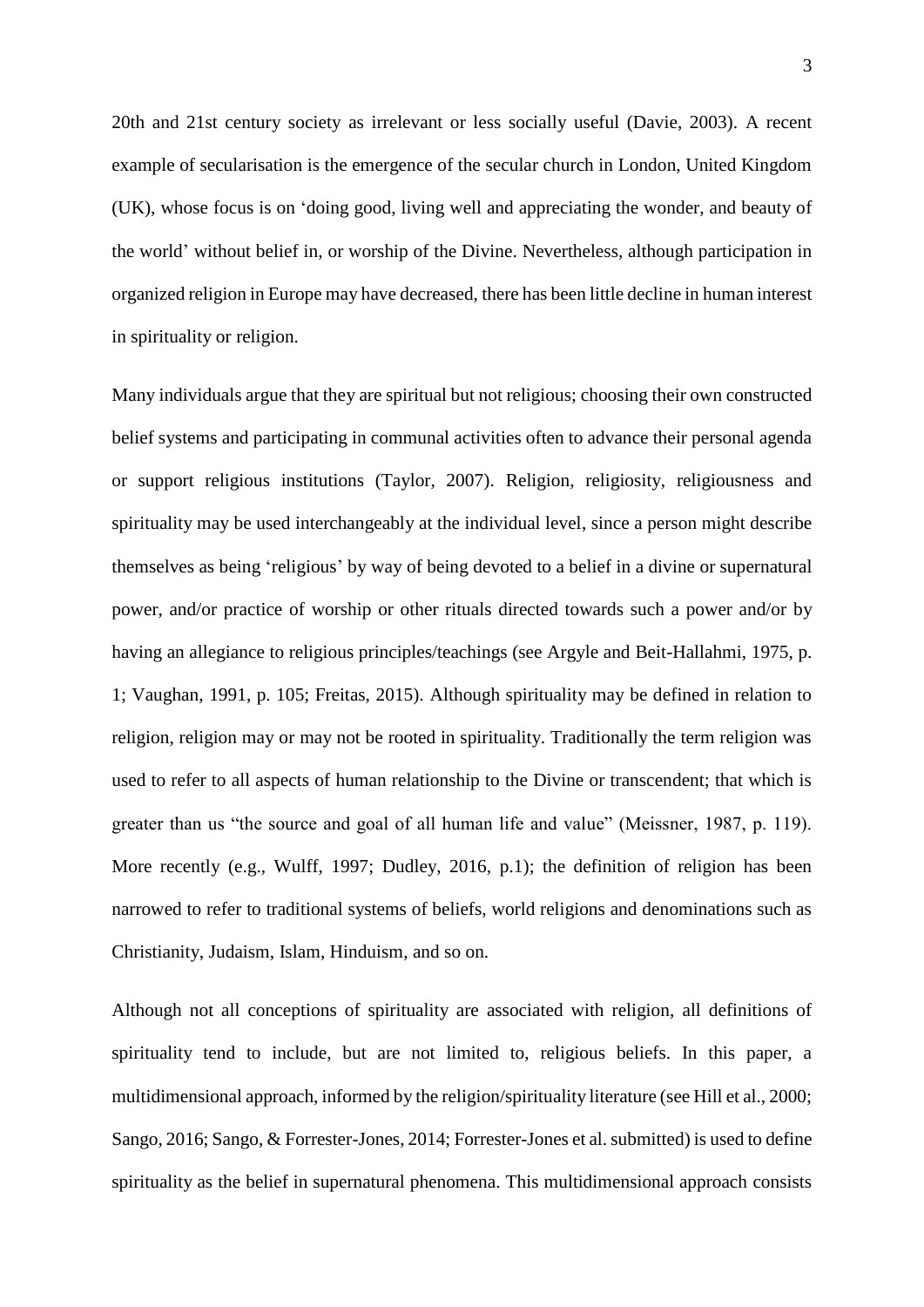of three dimensions: transcendence (i.e., divine or supernatural existence), connection/relationship (with self, others, nature and the supernatural), and meaning and purpose (i.e., making sense of one's life, striving for answers). These dimensions are rooted in either one of two categorical aspects of spirituality which are 'religious spirituality' and 'nonreligious spirituality'. The first includes the social practice/expression of one's belief in the supernatural (e.g., church attendance, worship or prayer etc). The second is an adherence to the belief in the supernatural without socially practicing such belief (e.g., not engaging in or observing religious practices etc).

Spirituality is increasingly being seen as an important aspect of holistic practice and personcentred care (Potter, 2002) and features as a variable in both general quality of life measures (e.g., World Health Organisation Quality of life Group, 1998), as well as those relevant specifically to people with Intellectual and Developmental Disabilities (IDD) (see van Loon, Claes, Mostert, Schalock & van Hove, 2015). Studies have shown however that the religious/spiritual aspects of the lives of people with IDD tend to be ignored in care services, either because support workers do not acknowledge the need for spiritual care, or feel unprepared to constructively deal with spiritual needs (Foster, 2000). It has been suggested that spirituality in general and for people with IDD in particular can create environments in which individuals feel accepted and experience self-worth (Vanier, 2000 in Swinton, 2002). Spiritual belief and practice has also been shown to help people with IDD overcome feelings of stigma, low self-esteem and social isolation (Stiemke, 1994), suggesting that spirituality and spiritual/religious activities can be a powerful source of social and psychological support (McNair & Leguti, 2000; Culliford, 2002).

A literature search of the previous twenty years yielded no systematic reviews of empirical research on spirituality/religion and IDD. We found an interesting paper by Ault in 2010, but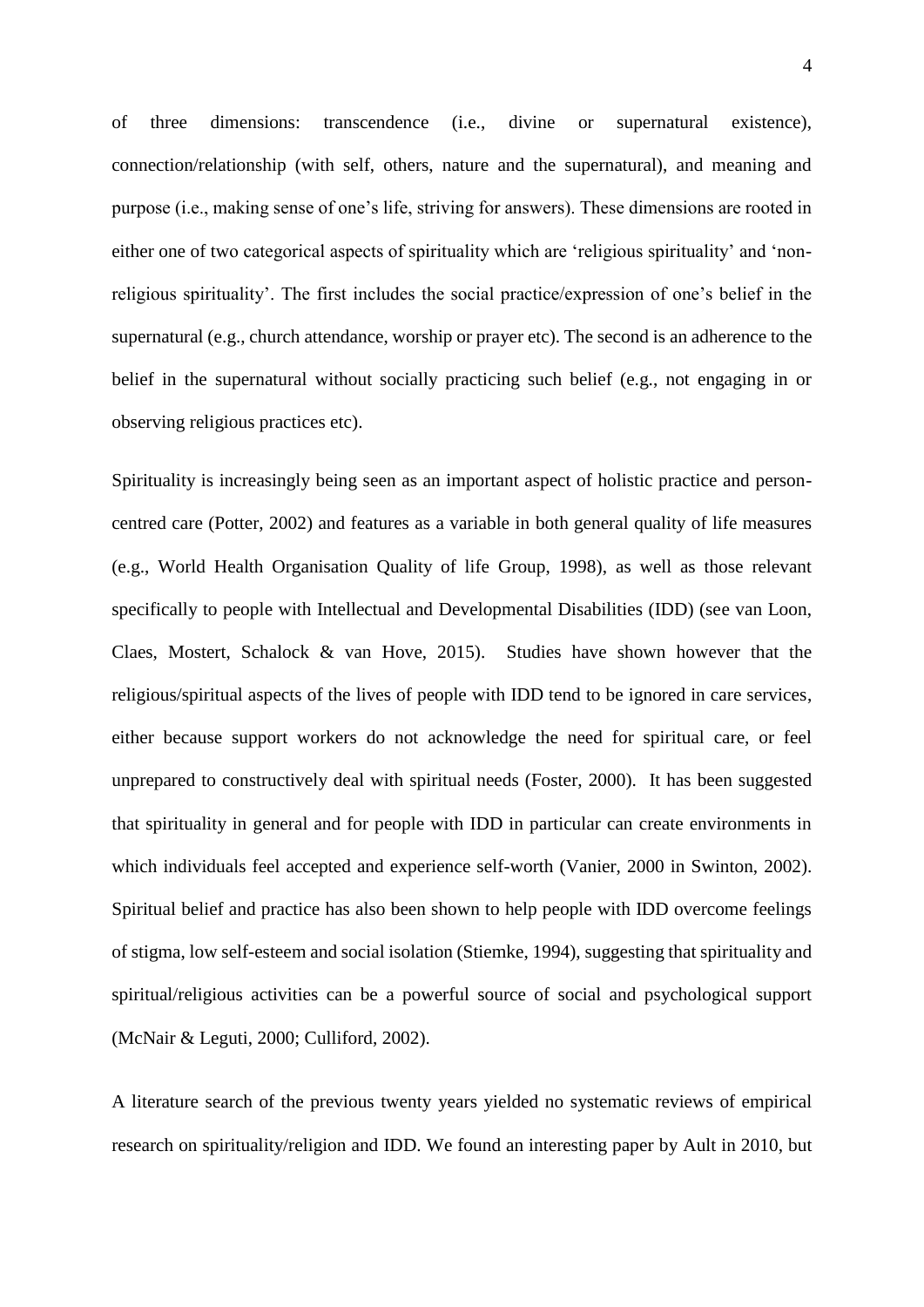this related to spirituality/religion in relation to special education. Other systematic or metaanalysis reviews of spirituality/religion have concentrated on samples of people with mental health difficulties (Bonelli & Koenig, 2013; Barskova, & Oesterreich, 2009), cancer (Thune-Boyle, Stygall, Keshtgar, & Newman, 2006), and other health conditions (McCullough, Hoyt, Larson, Koenig, & Thoresen, 2000; Powell, Shahabi, & Thoresen, 2003). There may be several reasons for this gap in the literature Swinton (2001) and Sango and Forrester-Jones (submitted) have argued that carers may perceive spiritual care of people with IDD as non-essential compared with physical care. In the UK, this perception is unlikely to change given the evident policy gap of this area (see a literature review by Sango & Forrester-Jones, 2014 identifying gaps in UK policy and government direction on spirituality/religion and vulnerable adults). Religion/spirituality as a phenomenon has also traditionally been under researched within health and social care (Bergin, 1991; Hill & Pargament, 2008) perhaps because of the complexity or 'fuzziness' of the topic (Selway &Ashman, 1998; Forrester-Jones et al. submitted; Sango and Forrester-Jones 2014) or due to the belief amongst academics that religion and spirituality have receded in a more secularised age, despite evidence to the contrary (e.g., Bradley, 1992; Davie 1994; Hill et al., 2000). The aim of this review is to identify, describe and thematically synthesize the available empirical literature on the spiritual care of individuals in IDD social care services.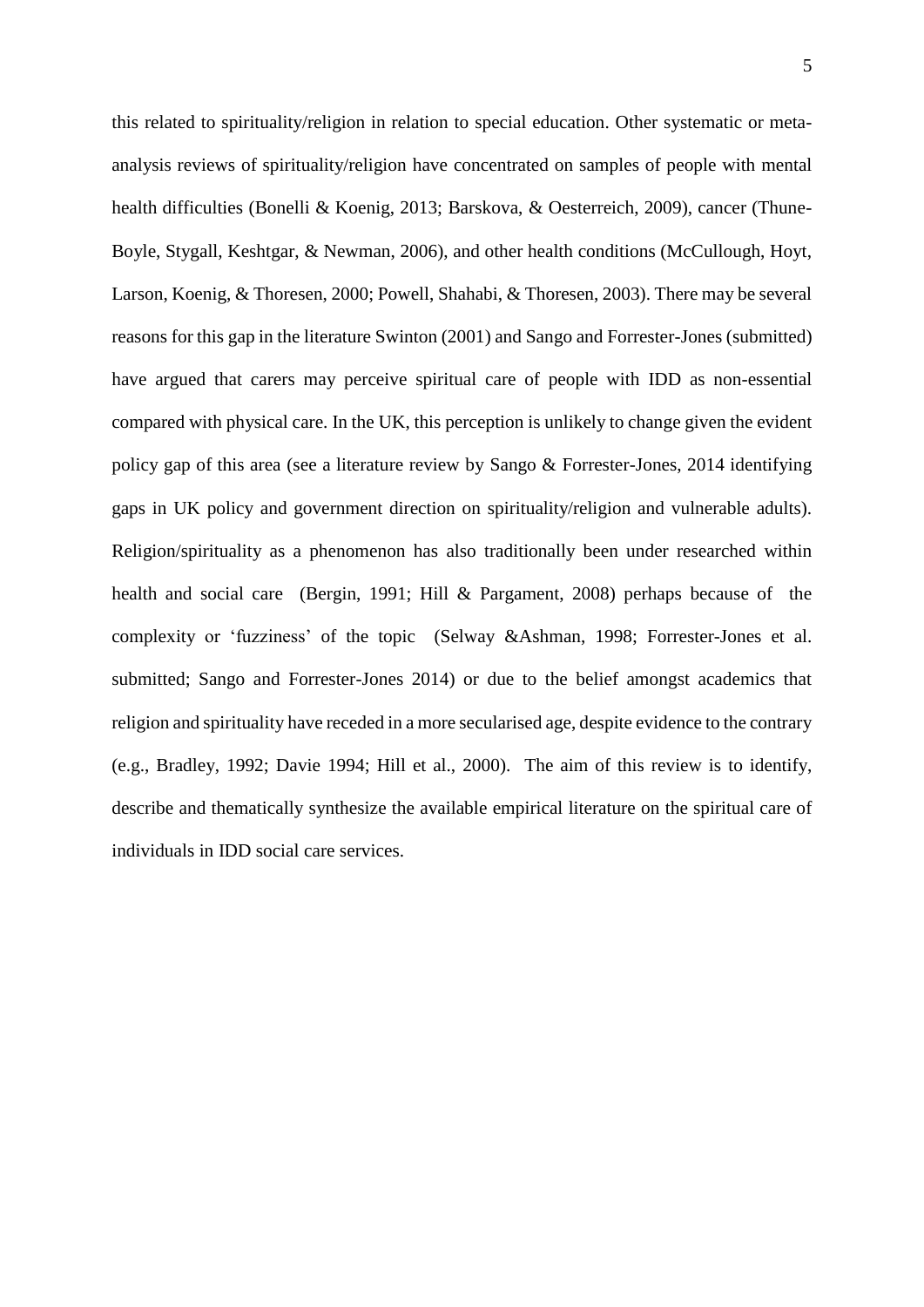#### **Method**

#### **Design**

A systematic literature review was undertaken following the principles of Gough, Oliver and Thomas (2012), Bonelli and Koenig, (2013), and Lazaridou, Philbrook, and Tzika, (2013) who all advocate a structured process as outlined below:

#### **Systematic search**

The search stage began by accessing six on-line journals specifically relevant to the topic: Journal of Applied Research in ID (Vol3(1)-Vol 28(6) 1990-2015); Journal of Intellectual Disability Research (Vol34(1)-Vol 59(12) 1990-2015); British Journal of Intellectual Disabilities (Vol18(1)-Vol 43(4) 1990-2015); Health and Social Care in the Community (Vol1(1)-Vol23(6) 1993-2015); Journal of Disability and Religion (Vol1(1)-Vol 19(4) 1990- 2015); and two search engines: PsycINFO; and SCOPUS. The journals were selected because they are known as the main national and international journals for including research on IDD. The search engines were chosen as sources which would most likely identify empirical articles not already found in the specific journals. Searches using the first five on-line journals utilised the 'advanced search' function, via the University's authorised access platform allowing for year of publication to be specified and key terms to be entered. The sixth journal (Journal of Disability & Religion) did not have an 'advanced search' function yet the general 'search' function was appropriate since the journal's first volume started in 1994. The search strategy for the identification of relevant articles consisted of using keywords related to spirituality/religion, and QOL, combined with IDD or related terms, as shown in the list below:

- 1. Learning Disab\* OR Intellectual Disab\* OR Mental\* Retard\*
- 2. Spiritu\* OR Religio\*
- 3. Numbers 1 and 2; vice versa
- 4. QOL OR Health OR Wellbeing (well-being)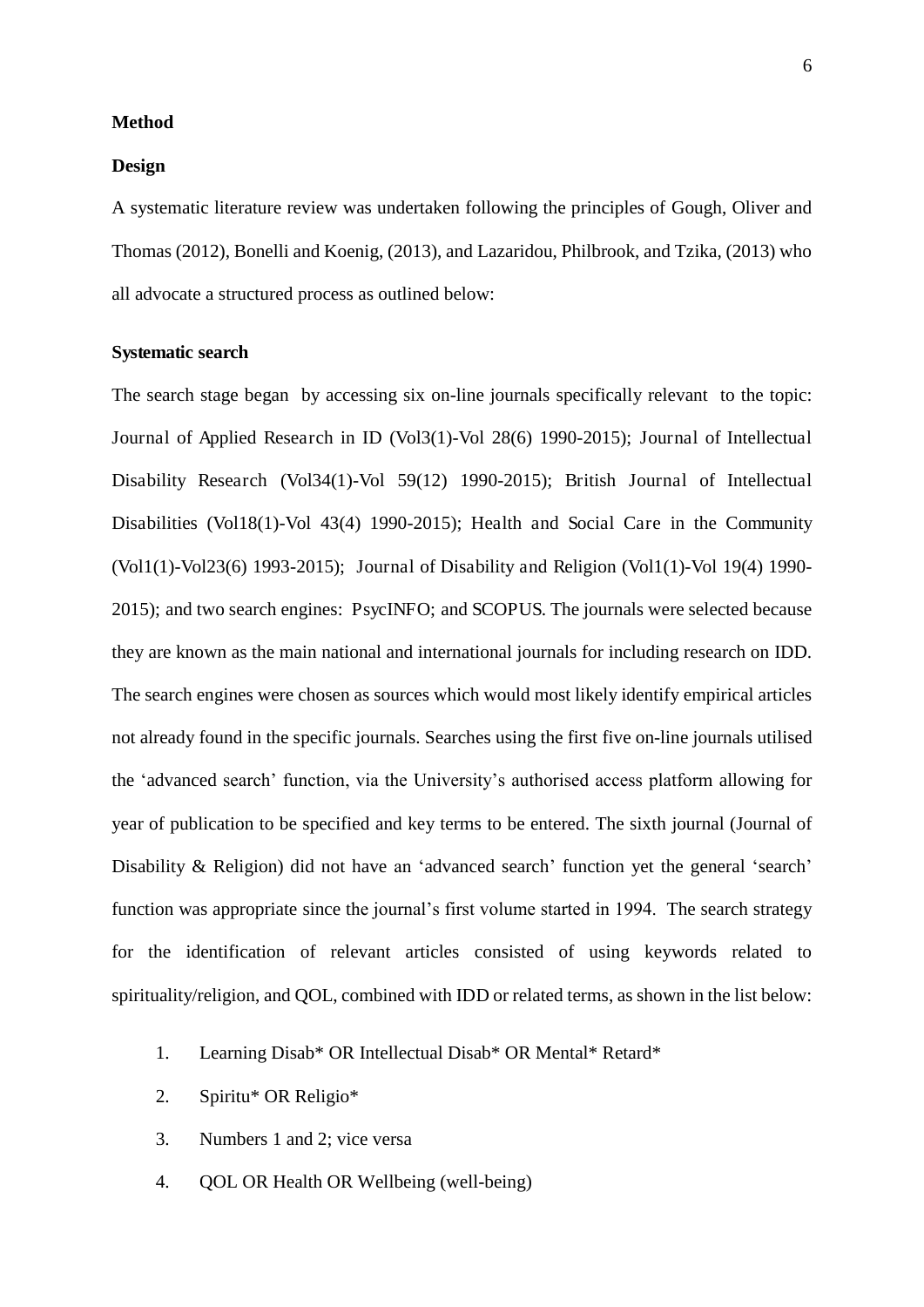#### 5. Spiritual care OR religious care

The key words listed in numbers 2, 4 and 5 were all combined separately with those listed in number 1 (e.g., 'numbers 1, 2 AND 4' or 'numbers 5 AND 1'). The terms used for spirituality were based on Bonelli and Koenig's (2013) systematic review on mental disorders, religion and spirituality 1990-2010. Thus, the search term "religio" signified religion, religiosity, and religiousness, and "spiritu" referred to spiritual and spirituality. Similar key terms for spirituality and religion were used in Shaw, Joseph and Linley's (2005) systematic review on religion, spirituality, and post-traumatic growth. Many of the papers found used spirituality and religion simultaneously as postulated by Hill & Pargament, (2008). The reference lists at the end of potentially relevant papers were also followed up. Saturation was reached when adding other keywords or further searching of the journals and databases produced no additional potentially relevant papers.

The next stage in the review process was to identify relevant papers to the topic of spiritual care and IDD in social care settings. To this end, the following inclusion and exclusion criteria were employed:

Inclusion criteria:

- 1. Type of study: published quantitative and/or qualitative primary research addressing spirituality/religion/spiritual care, IDD, QOL/health/well-being of people with IDD.
- 2. Publication dates: from 1990 to 2015, in order to review the most current literature (See Swinton, 2001 for details on a general literature review between 1990-2000).
- 3. Language: written in English
- 4. Sample: 18 years of age and over; individuals with IDD residing in any social care setting (i.e., faith or non-faith based/private/public) and/or support staff of people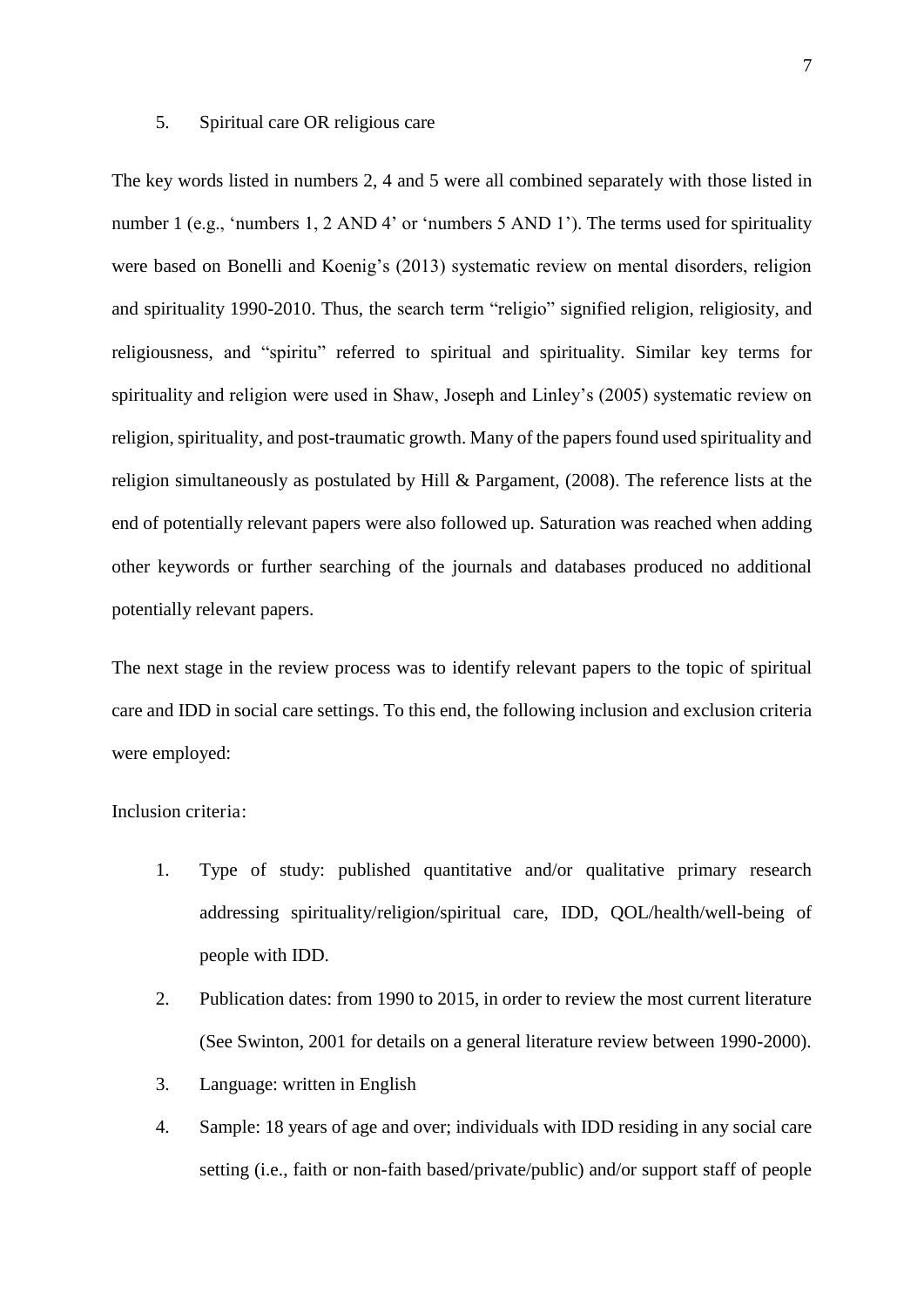with IDD. Rationale for sample and setting: to gather empirical research on the spiritual care of, and spiritual support, if any, provided by professional care staff to individuals with IDD in IDD social care services

Exclusion criteria- articles were excluded if they were:

- 1. non-empirical and unpublished
- 2. pre-1990
- 3. not written in English
- 4. carried out with individuals under 18, with and/or without IDD; not involving social care service settings, research only involving families of children with IDD

#### **Screening of the literature**

Following the method set out in the 'systematic search' section; the titles of each article found in the journals and databases were reviewed. Papers (a total of 22 articles from the journal search and 19 from the wider, database search) were initially identified as potentially relevant if the article title indicated a potential focus on spirituality/religion and people with IDD. The abstracts, main documents and reference lists of all 41 papers were skim-read. Sixteen additional articles were identified from the reference lists of the 41 articles as potentially relevant and were also skim-read. Of the 57 articles, 52 were excluded: 5 were duplicates; 7 had reported on ageing and end-of-life care specifically; 6 had used participants who were under 18 years old; and 12 did not include people with IDD and/or support staff, or included children with IDD and their families' perspectives about coping with having a child with disability. Other excluded papers were theoretical or conceptual rather than empirical (n=22). A total of five empirical articles therefore met the inclusion criteria to be reviewed (see Table 1). Our search outcome appears to have confirmed Swinton's (2001) more general literature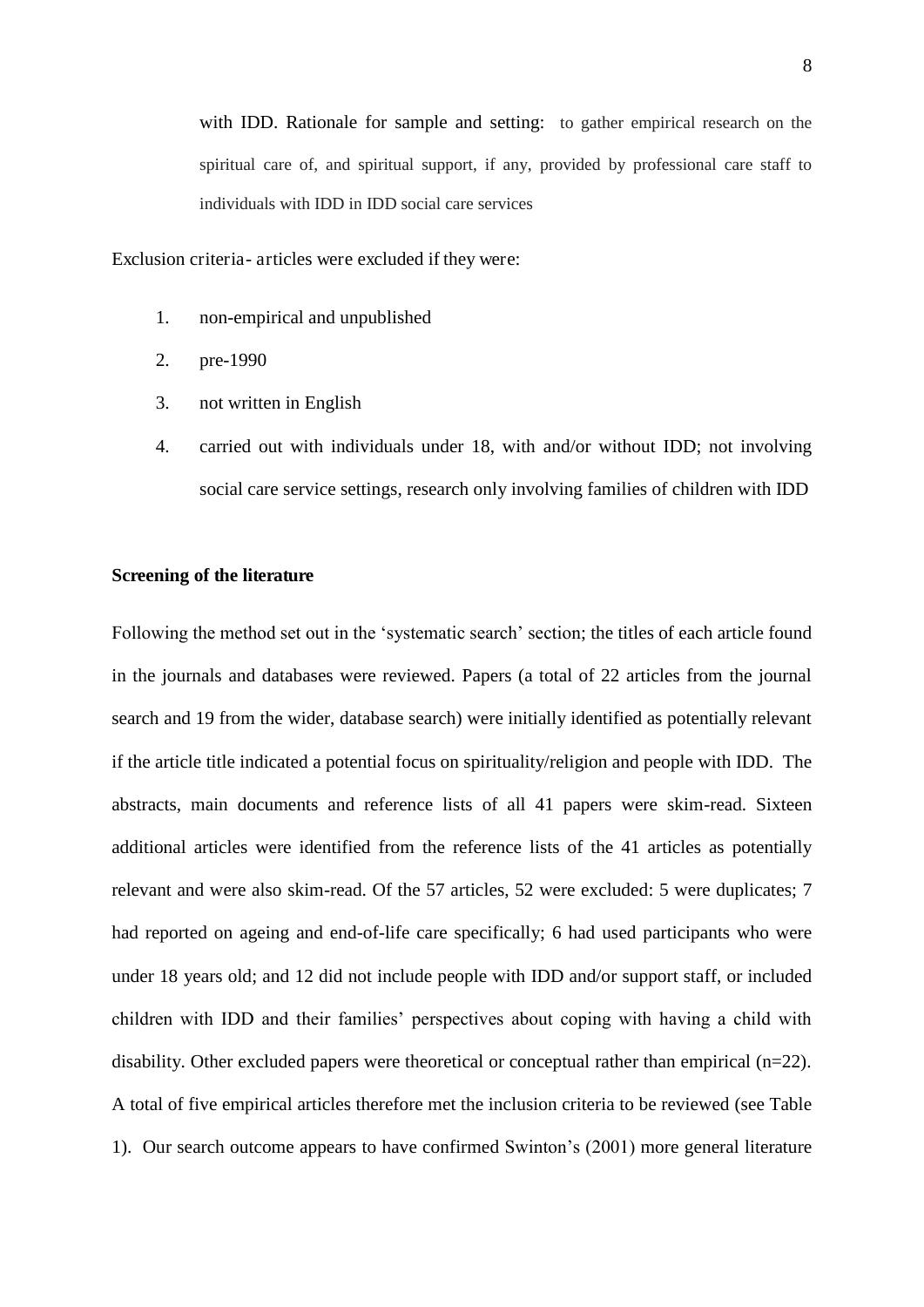review on spirituality and IDD (from 1990 to 2000), similarly finding very few empirical studies on spirituality and IDD.

#### **Appraisal of included studies**

We based our appraisal of the five papers on the Critical Appraisal Skills Programme [\(http://www.casp-uk.net\)](http://www.casp-uk.net/) which helps researchers to evaluate existing studies through comparison, and make judgements about the reliability, validity and relevance of their findings in a particular social context. The methodological quality of the included studies was variable (see Table 1). In some cases, there was no clear evidence of the number of participants utilised and although all of the five studies are heavily qualitative, only one (i.e., Shogren & Rye, 2005) measured participants' religiosity/spirituality. None of the studies used any conceptual framework. All of the included studies clearly stated their research aims. All of the studies also outlined research methods used, which appeared to be relevant for addressing the research aims. Three of the studies (i.e., Narayanasamy, Gates & Swinton, 2002; Turner et al., 2004; Swinton, 2002) did not state that they had received favourable ethical opinions, despite the fact that they were published in peer reviewed journals which state that they require authors to confirm approval from appropriate ethical committees. Given the increased scrutiny that funding bodies, higher education institutions, academic and practice based journals as well as health and social care providers are applying to ethical practices, it is reasonable to assume that ethical approvals were in place for all of the studies. Alternatively, most of the papers were published before recent calls (in the last few years) for more rigorous ethical considerations when researching people with IDD (and research on humans in general) (Forrester-Jones, Palmer & Izquierdo, 2016), so this might also explain the omissions. All but one of the studies (i.e., Swinton, 2002) did not clearly describe the data analysis process, yet all clearly presented and discussed their findings in relation to future research and/or practice and/or policy. Discussions on validity and reliability of the findings were mostly discussed by Minton &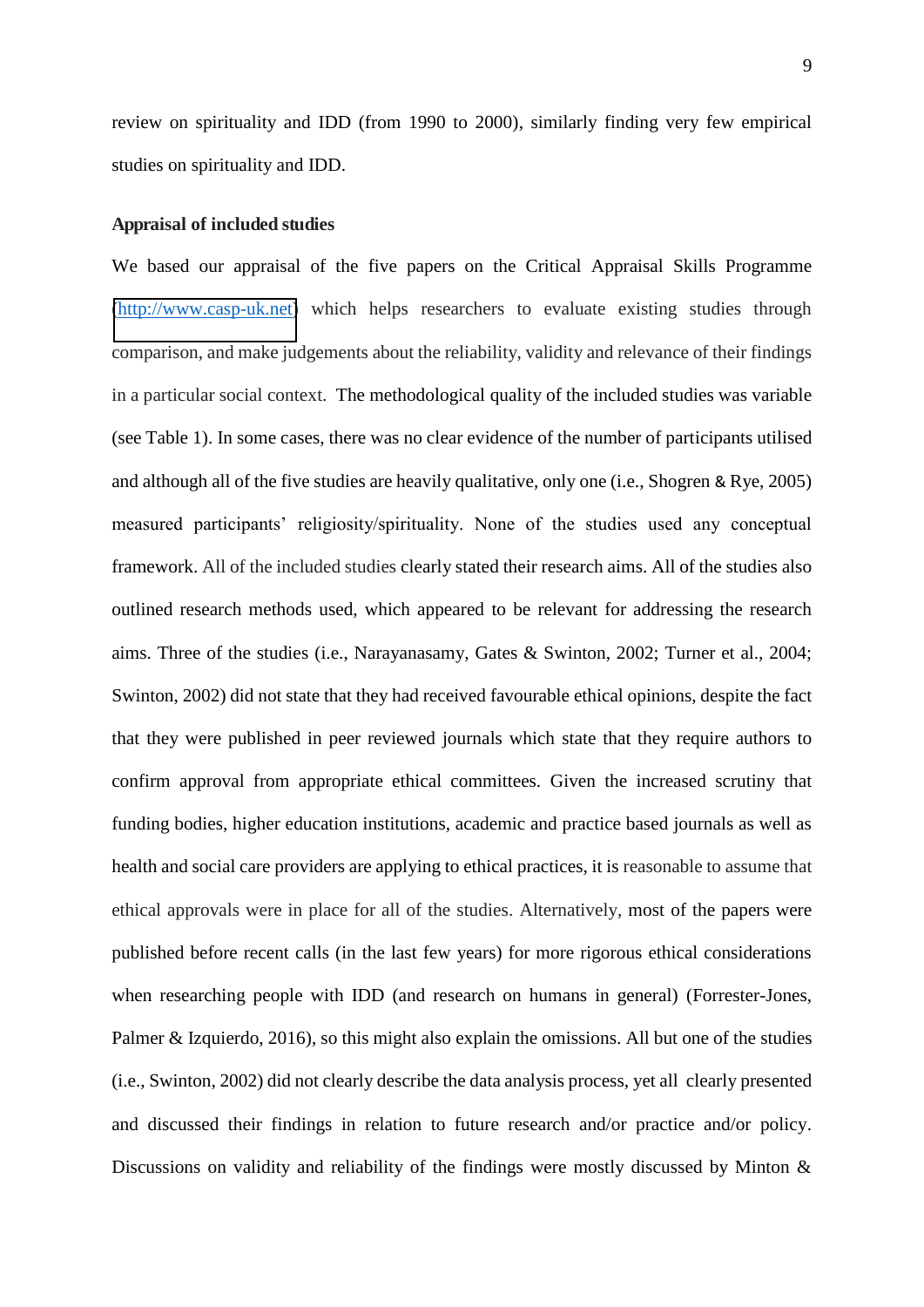Dodder (2003). Explanations for the lack of such discussions in the other studies might include the fact that issues of inter-rater reliability, sample selection/ randomization, and blinding are not necessarily relevant to the qualitative paradigm (see Katrak et al., 2004). Overall then, it was concluded that all five studies were relevant and valuable.

#### **Data extraction and synthesis**

Information relating to aim of study, sample, study design/data collection, and research setting were extracted from each included paper and their main findings summarised. The five empirical studies were analysed in terms of the contexts in which spirituality and/or religion were provided for people with IDD. Gough et al.'s (2012) and Thomas and Harden's (2008) three stages of thematic analysis were followed as described below:

- 1) The five articles that met the inclusion criteria were printed out and manually analysed by free' line-by-line coding using different coloured pens for different meanings and content of the text.
- 2) The 'free codes' were then categorised to construct 'descriptive' themes.
- 3) 'Analytical themes' were developed by moving 'beyond the content' of the original studies and using descriptions that emerged from the empirical findings.

Thematic synthesis was found to be appropriate for the current review since it enabled prominent themes to be unearthed inductively (Gough et al., 2012). Information extracted from the included documents is summarised in Table 1.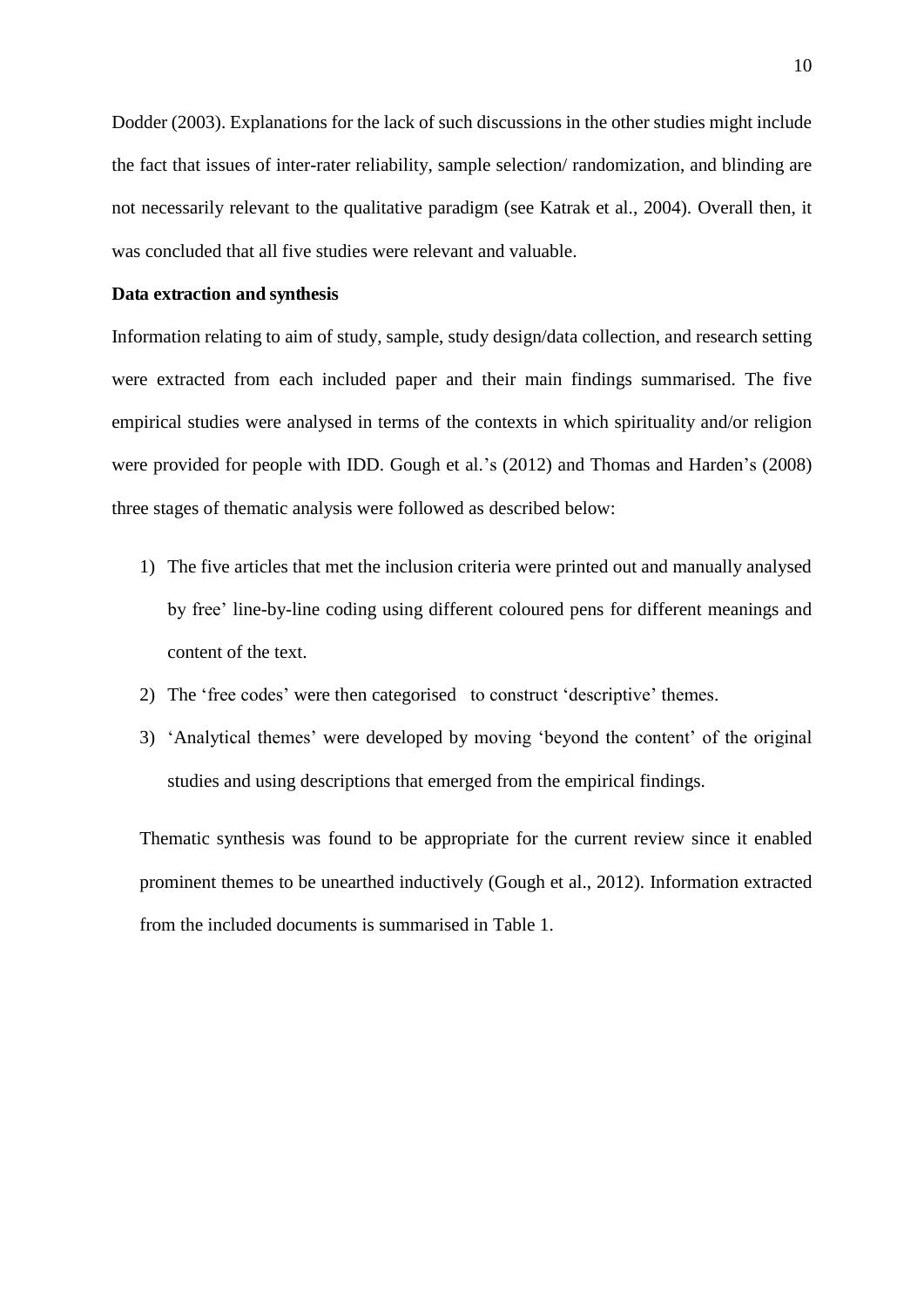#### **Findings**

#### **PLEASE INSERT TABLE 1. SELECTED STUDIES**

#### **Data description**

The total study sample (n=137) across the reviewed papers included 95 people with IDD, 35 members of staff (4 of which were managers), 3 family members and 6 church leaders (see Table 1 for more study characteristics). One study (i.e., Swinton, 2002) was unclear as to their sample. Four of the studies (i.e., Swinton, 2002; Minton & Dodder, 2003; Turner et al., 2004; Shogren & Rye, 2005) directly involved participants with IDD, and one study consisted of IDD nurses (i.e., Narayanasamy, Gates & Swinton, 2002). All of the studies collected supplementary data from participants' families and support staff as well as church representatives (e.g. chaplains). All of the studies took place in social care and/or community care like settings such as group homes, supported living or day centres. Three of the studies were located in the UK, the remaining two were carried out in the USA. All were published between 2002 and 2005. Four of the studies used qualitative methods such as interviews, focus group and observation, and one, (Shogren & Rye, 2005) employed mixed-methods. Four main themes from the included papers were identified: 'understanding of spiritual/religious concepts'; 'support to participate in spiritual/religious activities'; 'spiritual/religious practices in relation to self-identity'; and 'barriers to spiritual/religious care provision'.

### **Theme I. Understanding of spiritual/religious concepts**

Contrary to the conceived wisdom that people with IDD cannot understand spiritual/religious concepts (see McNair **&** Smith, 1998) Turner et al. (2004) and Shogren and Rye (2005) reported that their participants with IDD expressed a strong and clear sense of religious/spiritual identity. Study participants described their faith; were able to differentiate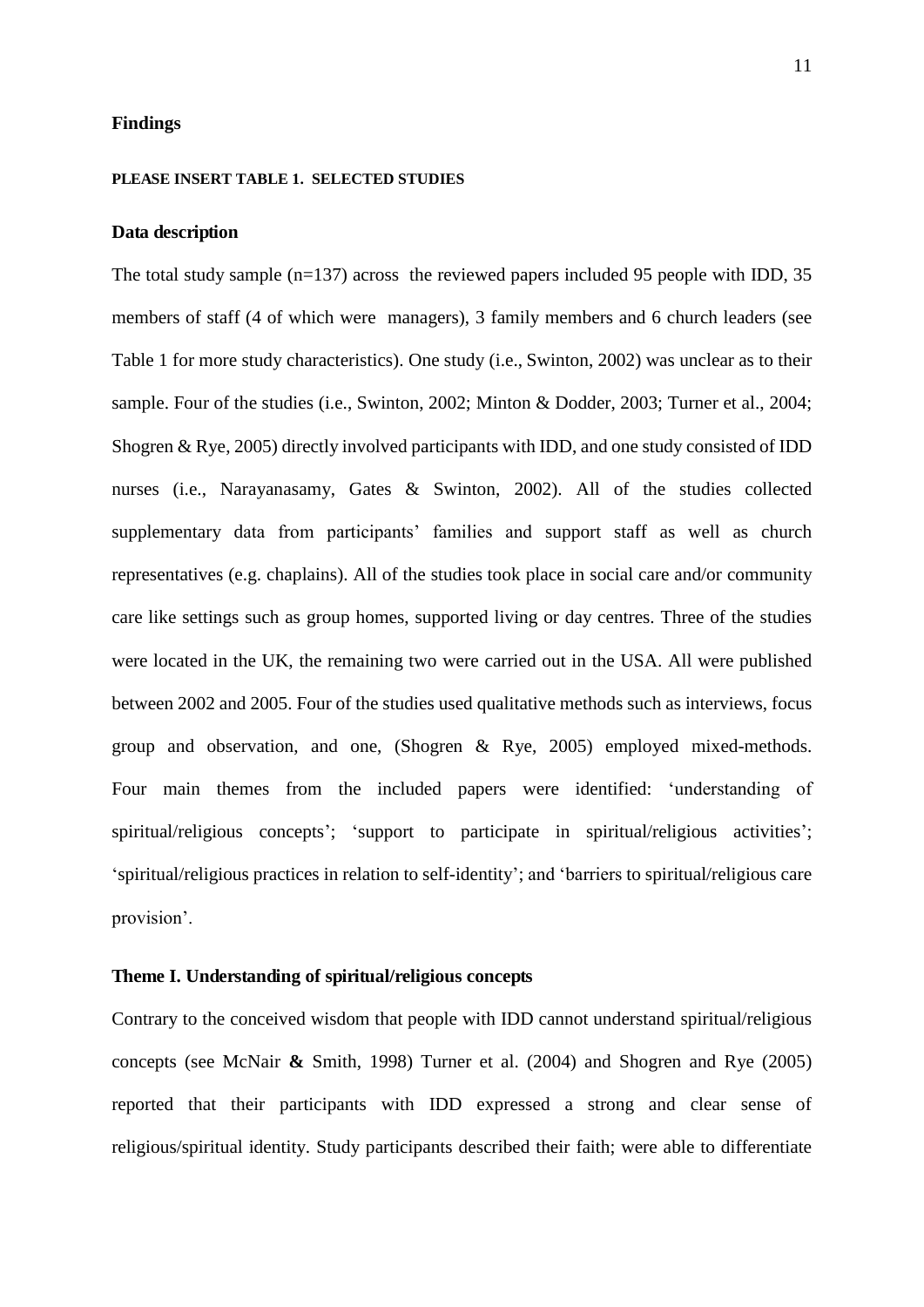their beliefs from other faiths and had appeared to have clear conceptions of religion; for example, some participants with IDD in Turner et al.'s (2004) study reported "I am a Catholic" and "It's a Catholic church", and "Protestant, I'm a Protestant". Others were able to identify symbols representing their beliefs, including the concept of God. Turner et al. (2004) also reported that the concept of prayer was almost universally understood, with only one service user not demonstrating any understanding of it. These findings indicate that complicated religious/spiritual notions should not prevent staff from supporting people with IDD to explore the spiritual aspects of their lives (Shogren **&** Rye, 2005).

#### **Theme II. Support to participate in spiritual/religious activities**

Three of the five studies (see Table 1) provided evidence regarding how service providers/staff provided spiritual/religious support to people with IDD. This mainly took the form of helping individuals to attend church services; the most frequent activities service users participated in after watching television, riding the bus, eating out, watching videos and listening to music. In Shogren and Rye's (2005) study, 76% of the 41 participants with IDD reported that they attended worship services, just under half (49%) attending on a weekly basis. Minton and Dodder (2003) also highlighted support for church attendance, stating that participants were 'always eager to attend', waking up early (i.e., 7 am) on Sunday mornings to leave at 9.00 am for the church service. Turner et al. (2004) also reported that participants engaged in a variety of religious practices including prayer.

#### **Theme III. Spiritual/religious practices in relation to self-identity**

This theme, which was interrelated with theme II referred to the importance of spiritual/religious practices to expressions of individual identity (e.g. Tuner et al., 2004). Involvement in spiritual/religious activities appeared to improve participants' reported quality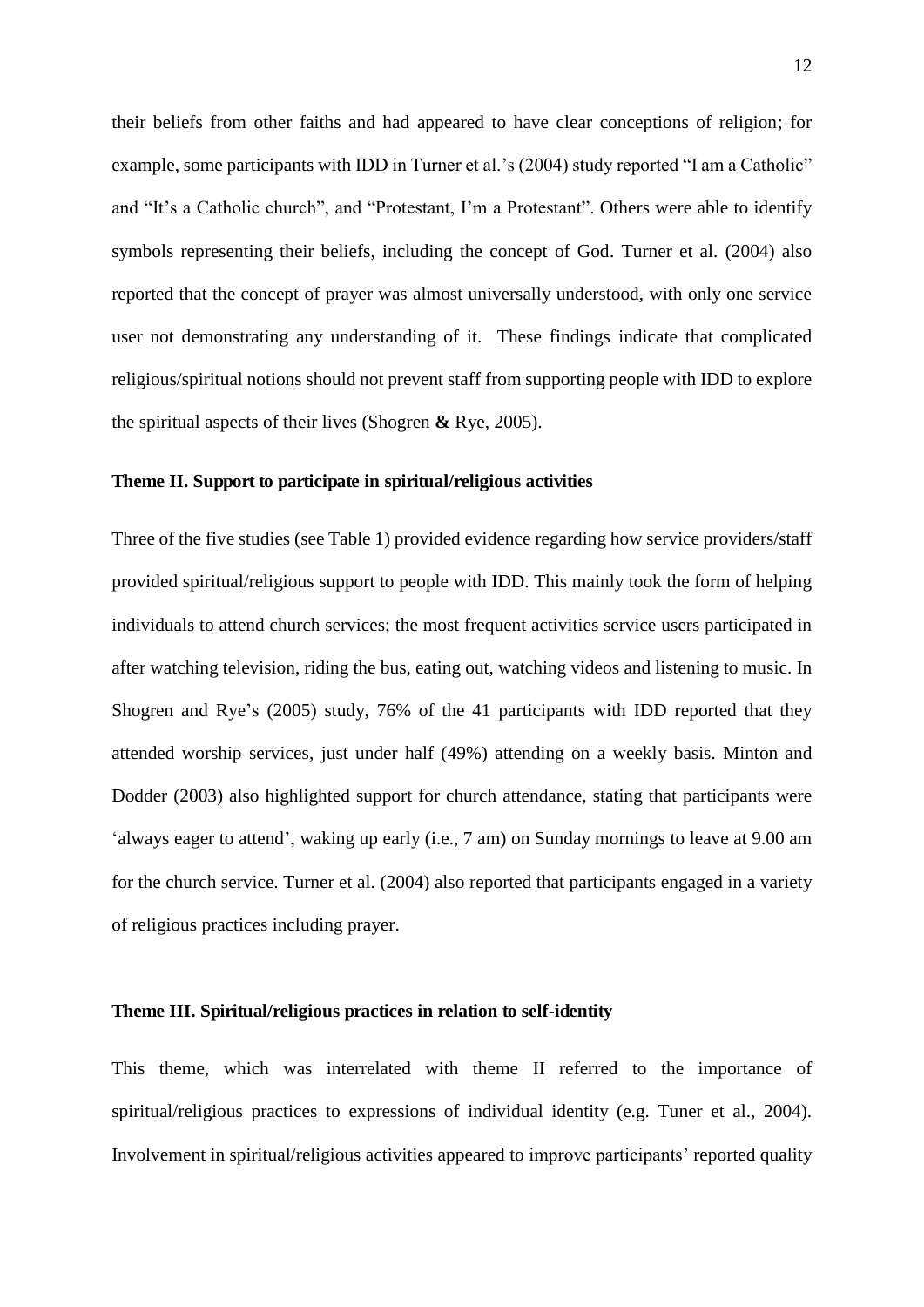of life, providing opportunities for friendships through church attendance etc. Such relationships, embedded within spiritual/religious contexts, helped participants to find meaning to their lives and cope with life stressors such as the death of a parent (see Swinton, 2002; Turner et al., 2004). Participants also reported the importance of the Catholic doctrine of being able to pray for their deceased parents (Turner et al. 2004) and in Shogren and Rye (2005), prayer was related to increased positive affect and spiritual and psychological well-being. For some participants, prayer was practiced individually and informally, whilst for others, more corporate formal prayer was the norm (see Turner et al., 2004). Swinton (2002) further reported that belief in God or a higher power gave people with IDD a sense of security, love and acceptance.

Participants also reported feelings of personal fulfilment through participating in religious services, especially when provided with the opportunity to engage in worship activities through reading of scriptures and singing to God (Turner et al., 2004). This was corroborated by positive staff perceptions of service users enjoying participating in church activities (e.g., church summer camp) (Minton & Dodder, 2003). Service providers also suggested that participation in religious/spiritual activities helped people with IDD to understand moral issues such as distinguishing between right and wrong, and to remain calm in stressful situations (Shogren & Rye, 2005).

 Participating in activities with church congregations also acted as a conduit to social support for people with IDD (Swinton, 2002). Church was viewed by individuals with IDD as a place where they were welcomed, recognized, and where they gained a sense of belonging (Minton & Dodder, 2003). Additional outcomes of such involvement included phone calls (Minton & Dodder, 2003; Swinton, 2002) and home visits from church members (Turner et al., 2004). Friendships made in church helped individuals with IDD to add and develop spiritual aspects to their lives, such as hope, meaning, purpose, value, relatedness and self-transcendence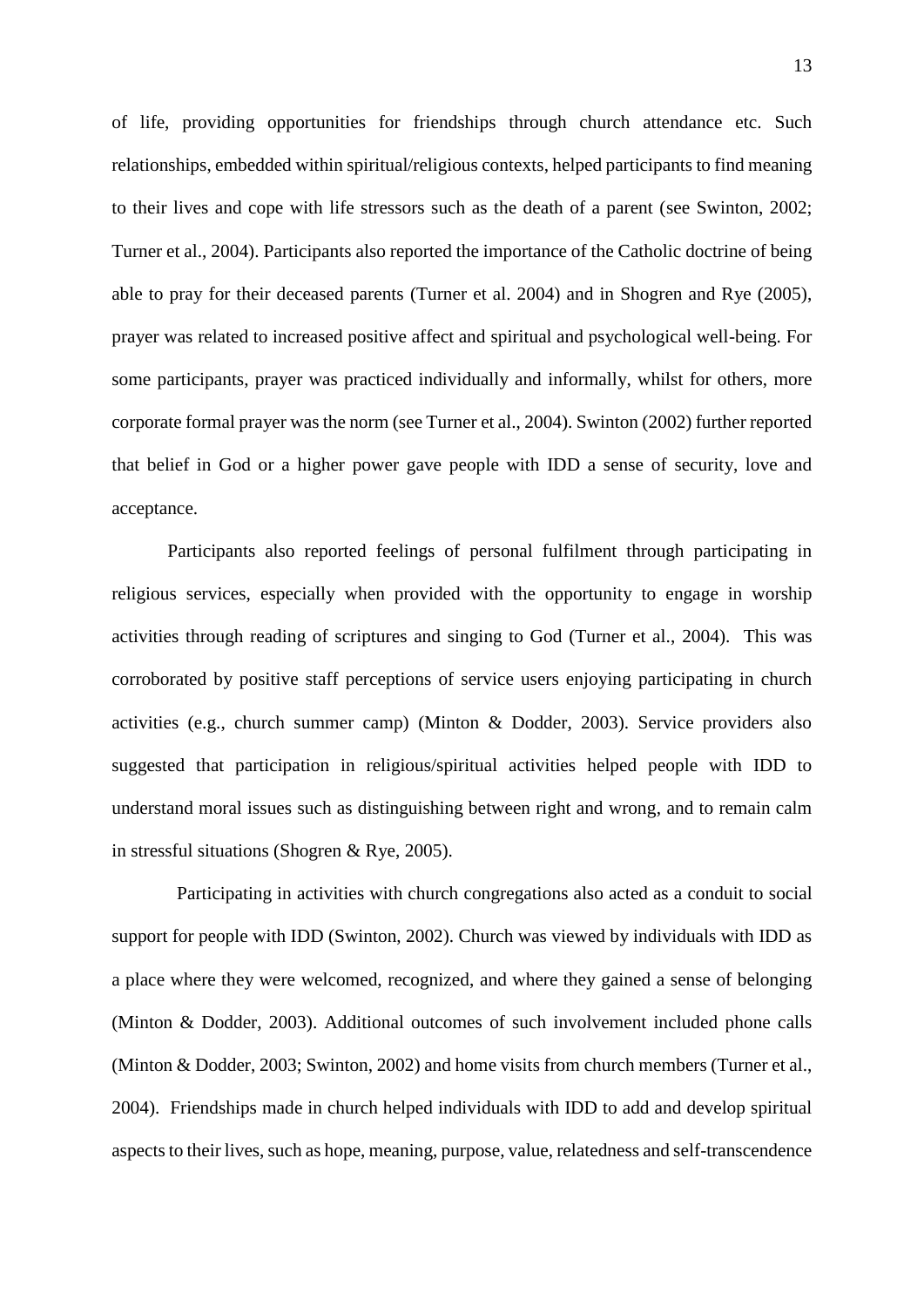(Swinton, 2002).

#### **Theme IV. Barriers to spiritual/religious care provision**

All five studies provided examples of barriers to staff providing spiritual/religious care. Although individuals with IDD enjoyed visits from church ministers, this excitement was tempered by the disappointment felt by participants who expressed a desire for phone calls and visits from the wider church congregation, some of whom held 'uncomfortable' attitudes towards people with IDD according to staff in Minton and Dodder's study. Here it was reported that some members of the congregation could react strongly to people with IDD who were deemed to be exhibiting so-called 'disruptive behaviour' (e.g., refusing to sit in assigned pews during church services, interrupting 'sunday school'/class sessions, or 'smelling' or wearing 'wrinkled clothes'). Such difficulties were confounded by the fact that staff would tend to leave service users in 'sunday classes' only to be supervised by untrained church members; apparently due to staff shortages during weekend shifts (Minton & Dodder, 2003). A lack of support by both parties (church and social care providers) sometimes led to congregations dealing with 'misdemeanours' of service users by telephoning staff to remove individuals from the church. Whilst these church reactions illustrate ignorance of IDD, as well as attitudes which clearly do not align to Christian doctrines of love and acceptance, they also signal a lack of staff support and training regarding expected normative social skills in church settings (Minton & Dodder, 2003).

Accessing transport and availability of staff to accompany individuals to places of worship could also be an inhibiting factor for supporting the spiritual needs of people with IDD (Shogren & Rye 2005). Underlining such structural issues appeared to be a lack of consideration by service providers and staff as to the importance of spirituality, and how their caring role might include support for this area of life (Swinton, 2002). Perhaps as a result of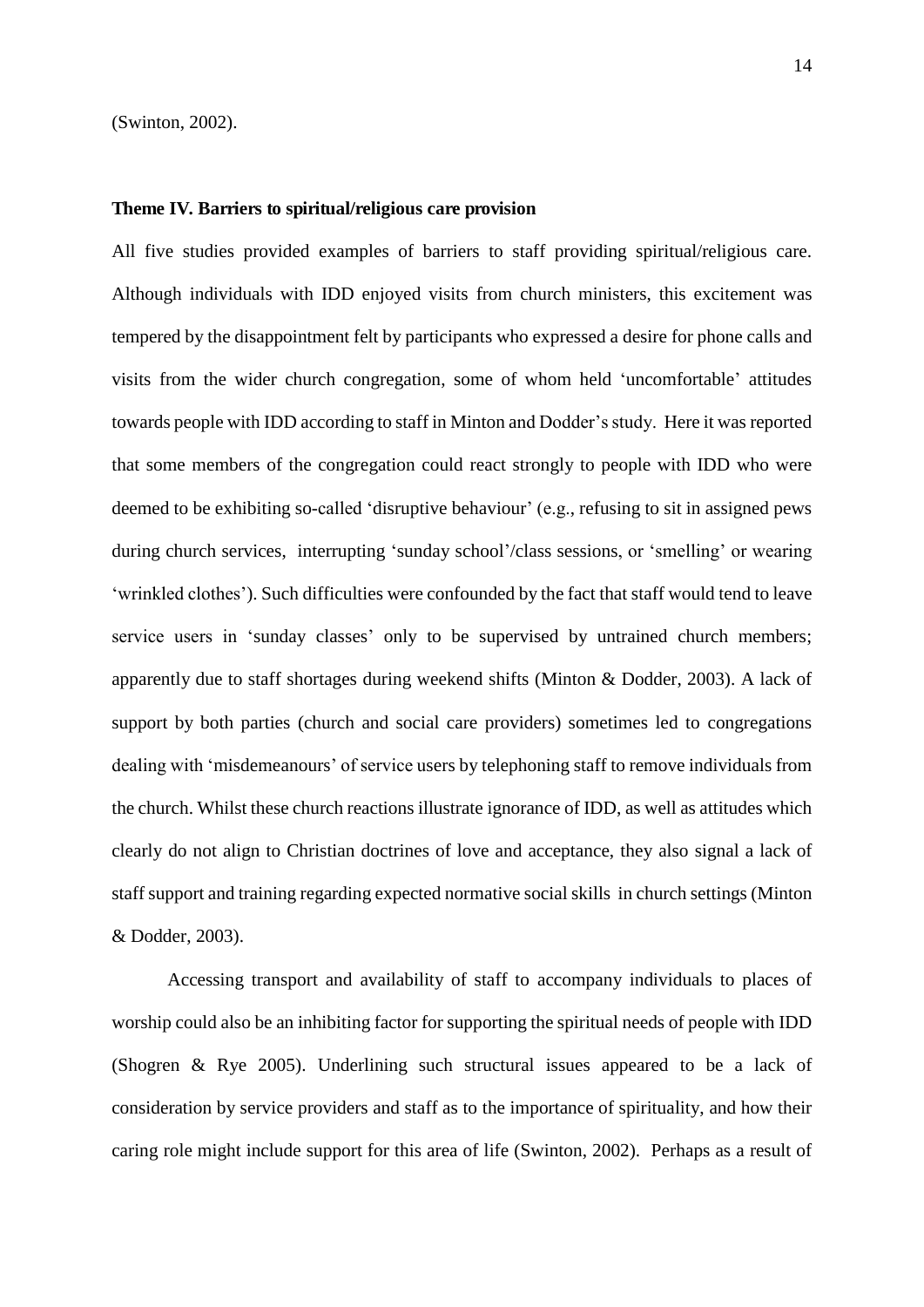training which had been devoid of spiritual care, some staff did not think of spirituality as relevant to their work role. Rather it was left to support workers who were individually spiritual or religiously oriented to help service users to express their own spirituality (Swinton, 2002; Narayanasamy et al. 2002).

Narayanasamy et al., (2002), who argued that such understanding is crucial for an effective provision of spiritual care, found that nurses who had a personal approach to spirituality (i.e., emotional feelings, the need to search for meaning and purpose; creating space, spending time with 'patients', showing them love and respect), were more likely to provide spiritual care, while those who had a procedural approach to spiritual care (i.e., acknowledgement of 'patients' expression of religious beliefs and practices), tended to address spiritual needs as religious in nature (e.g., whether they are 'Christian' or 'Muslim' or 'Jewish' etc). Turner et al. (2004) found that although some service users expressed wanting more religious/spiritual activities to take place at their residence, care services tended to be indifferent to such requests, some even showing hostility to service users expressing an interest in religion. Where this was the case, the only religious festival celebrated was Christmas, which was celebrated in a secular, rather than religious manner (Turner et al., 2004).

Shogren and Rye (2005) and Turner et al. (2004) also noted lack of awareness as to how religious congregations should and could efficiently accommodate people with IDD in church activities. This made participation difficult for both parties, and both studies found little evidence of religious organizations and communities fully including people with IDD into places of worship by, for example giving them a valued role or encouraging them to join church-related groups. At least in Minton and Dodder's (2003) study, individuals with IDD did participate in 'sunday class' activities (i.e., by singing hymns, reading out gospel stories etc).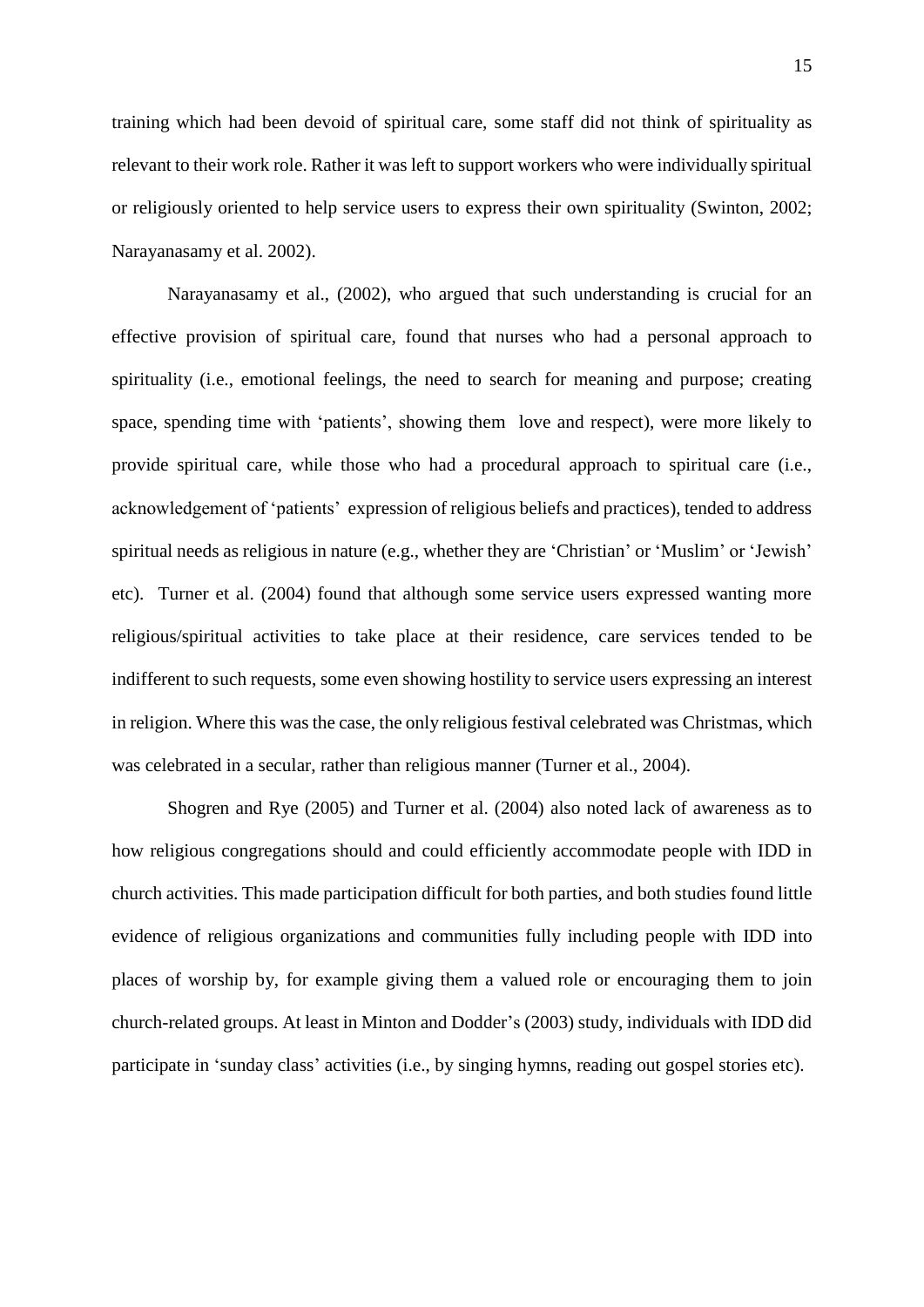#### **Discussion**

In line with the current review's inclusion and exclusion criteria, only five empirical studies (see Table 1) were relevant in relation to the provision of spiritual/religious care provided for people with IDD residing in social care services. Four themes were delineated from the five studies. The first theme described service users' understanding of spiritual/religious concepts; the second illustrated how the spiritual/religious care of service users occurred through support to participate in religious/spiritual activities; and the third portrayed the importance of spiritual/religious activities and practices for spiritual identity of people with IDD. The final theme concerned barriers to spiritual/religious care provision. These finding indicate the importance of participation in religious activities for enabling individuals with IDD to find meaning to their lives, derive value from a sense of connectedness and belonging, and cope with life challenges, such as the death of loved ones. Spiritual/religious activities also facilitated friendship relationships which in turn, enhanced their spiritual lives (Swinton, 2002).

Our synthesis also demonstrated how abstract spiritual/religious concepts are not the prerogative of ordinary populations. Rather, some people with IDD (e.g., Turner et al., 2004) can understand and explain their own faith/belief when supported to do so.

Nevertheless, Minton and Dodder (2003) observed a lack of deeper relationships between service users and church members, ascribing this to general negative attitudes towards people with IDD. The fact that in the UK, church members need to be checked by the Criminal Record Bureau prior to having personal contact with vulnerable adults may only further preclude the establishment of meaningful social contacts and relationships. That Minton and Dodder (2003) also found people with IDD being sent home from church services due to their bad odour or wrinkled clothes further highlights a lack of sensitivity and, arguably a fault of church congregations who are supposed to welcome anyone into the fold. This demonstrates that on the one hand, more needs to be done by service providers/staff to prepare residents to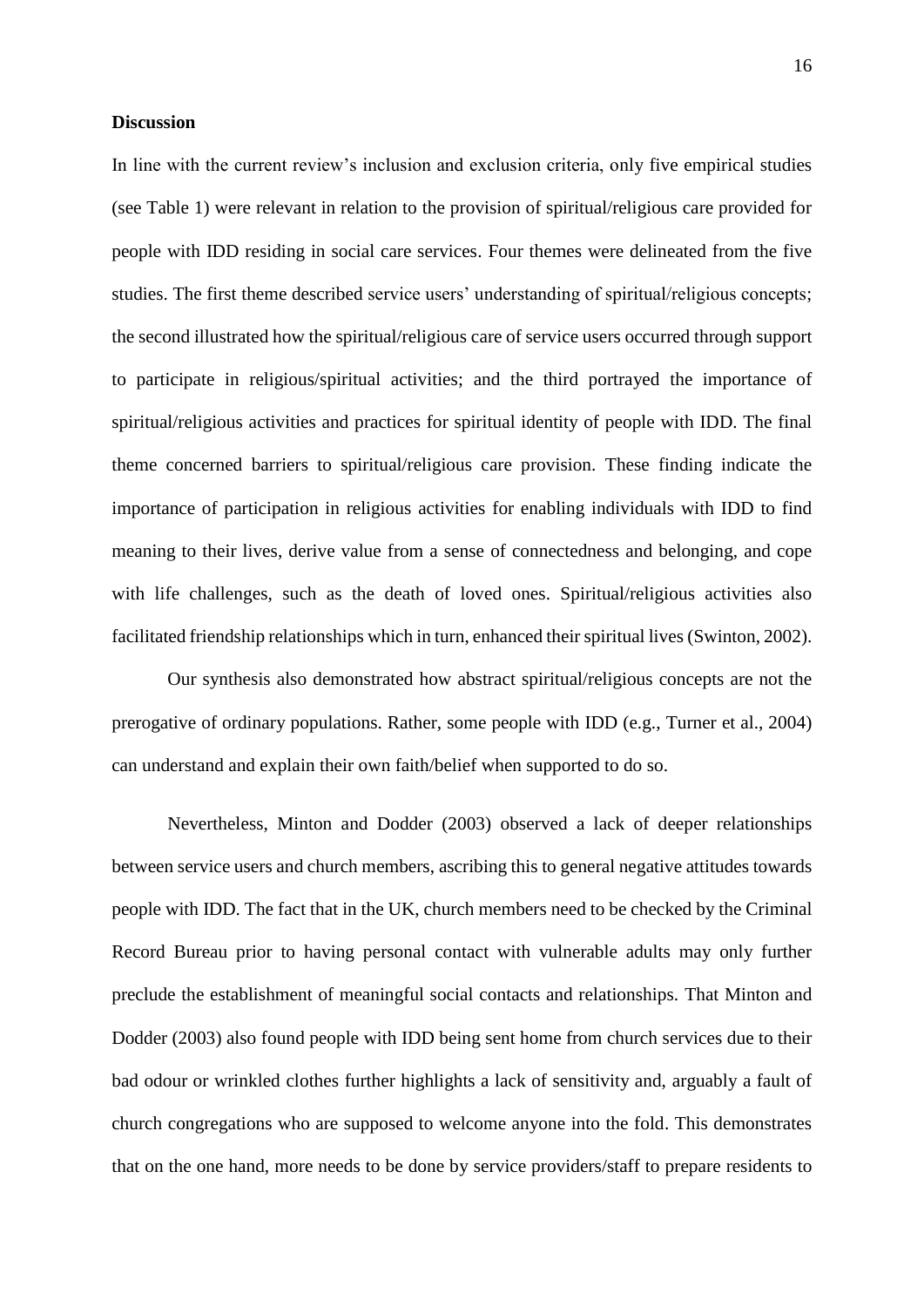attend church services in order to avoid stigmatization and enable 'belongingness', and on the other hand, churches may need to reassess and widen their approach to equality and diversity to try to understand intellectual as well as physical disability in relation to spirituality. It appears that empirical research into congregational attitudes towards disability as well as the church-service provider relationship is only just beginning to take place (Waldock & Forrester-Jones in preparation).

Barriers to spiritual care also related to shortages of resources including staff and transport (Minton & Dodder, 2003; Shogren & Rye, 2005). Such issues can be overcome with appropriate service plans (Mansell & Kent, 2013) and effective person-centred planning (PCP) (Mansell & Beadle-Brown, 2004; Sanderson, 2000) via which spiritual/religious dimensions of the lives of people with IDD could be identified and acted upon. Evidence (e.g., Ratti et al., 2016) indicates that PCP might have a positive effect on the lives of people with IDD, particularly community participation and participation in daily choice making and activities. Moreover, studies comprising other forms of individualised planning which share some characteristics with PCP (e.g., individual programme plans in IDD services) appear to indicate that in practice individual planning only reaches a minority of service users (e.g., Felce et al., 1998; Holburn & Cea, 2007). Unfortunately, individual plans are often created only as paper exercises which are either not put into practice or not well associated with the real lives of people with IDD (Shaddock **&**Bramston, 1991; Menchetti & Garcia, 2003; Mansell & Beadle-Brown, 2004; Unwin, Tsimopoulou, Kroese, & Azmi, 2016).

#### **Limitations, reflections and conclusion**

To our knowledge this is the first, if not the only existing systematic review on the spiritual care of individuals residing in IDD care services. The following limitations ought to be acknowledged. This review did not include unpublished literature or theses, so relevant empirical studies may have been omitted. In terms of limitations of the systematic review,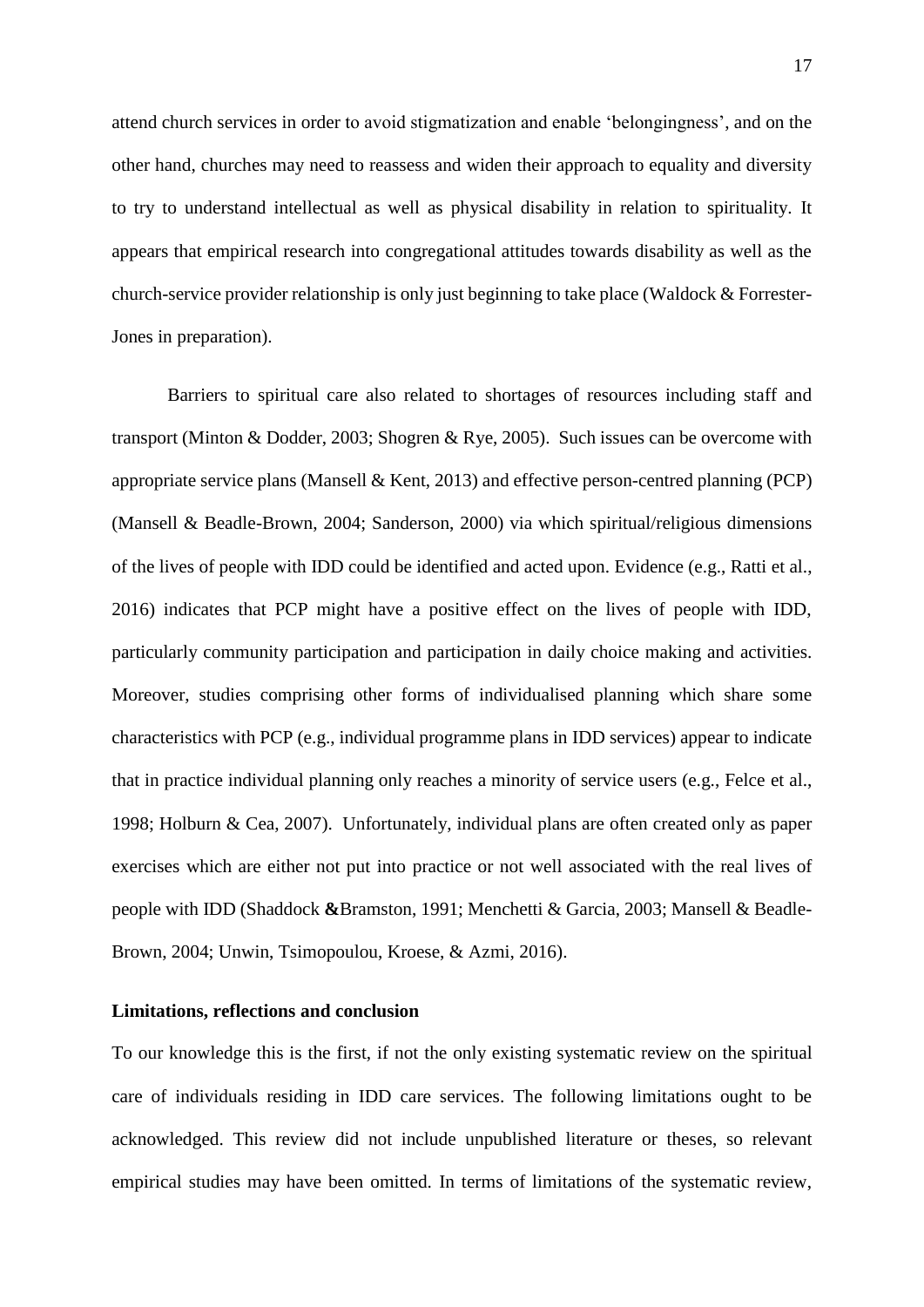screening and data extraction were performed by a single reviewer, which may have reduced the rigour of the review.

Notwithstanding the above limitations; this review presents valuable insights into the spiritual/religious care of people with IDD residing in IDD care services, and how this potentially impacts on the lives of individuals. The review also illustrates the potential barriers to spiritual/religious care and how these might be overcome.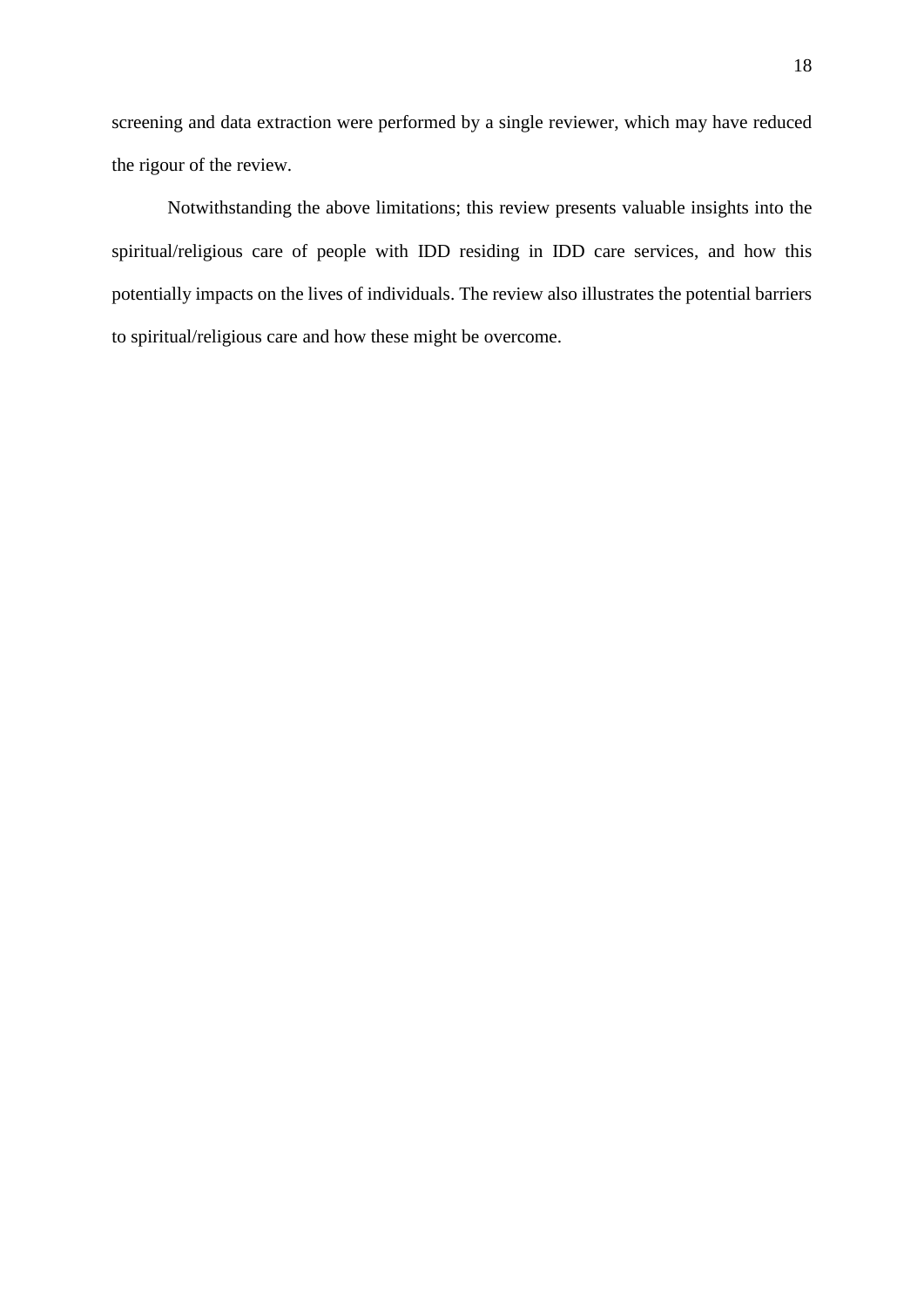#### **References**

Argyle, M., & Beit-Hallahmi, B. (1975). The social psychology of religion. London: Routledge.

- Attride-Stirling, J. (2001). Thematic networks: an analytic tool for qualitative research. Qualitative Research, 1(3), 385-405. doi: 10.1177/146879410100100307.
- Ault, M. J. (2010). Inclusion of religion and spirituality in the special education literature. The Journal of Special Education, 44, 176-189. doi:10.1080/15228961003622195.
- Barskova, T., & Oesterreich, R. (2009). Post-traumatic growth in people living with a serious medical condition and its relations to physical and mental health: A systematic review. Disability & Rehabilitation, 31(21), 1709-1733.doi: 10.1080/09638280902738441.
- Bergin, A. E. (1991). Values and religious issues in psychotherapy and mental health. American Psychologist, 46, 394–403. doi: 10.1037/0003-066X.46.4.394.
- Black, L.-A., McConkey, R., Roberts, P., & Ferguson, P. (2010). Developing a person-centred support service for families caring for children with severe learning disabilities in rural and urban areas. Journal of Intellectual Disabilities, 14(2), 111–131. doi:10.1177/1744629510381941.
- Bown, J. & Williams, S. (1993). Spirituality in nursing: a review of the literature. Journal of Advances in Health and Nursing Care, 2(4), 41-66. Retrieved From: scholar.google.co.uk.
- Bonelli, R. M., & Koenig, H. G. (2013). Mental Disorders, Religion and Spirituality 1990 to 2010: A Systematic Evidence-Based Review. Journal of Religion and Health, 1-17. doi: 10.1007/s10943-013-9691-4.
- Bradley, I. C. (1992). Marching to the Promised Land: Has the Church a Future?. London: Murray.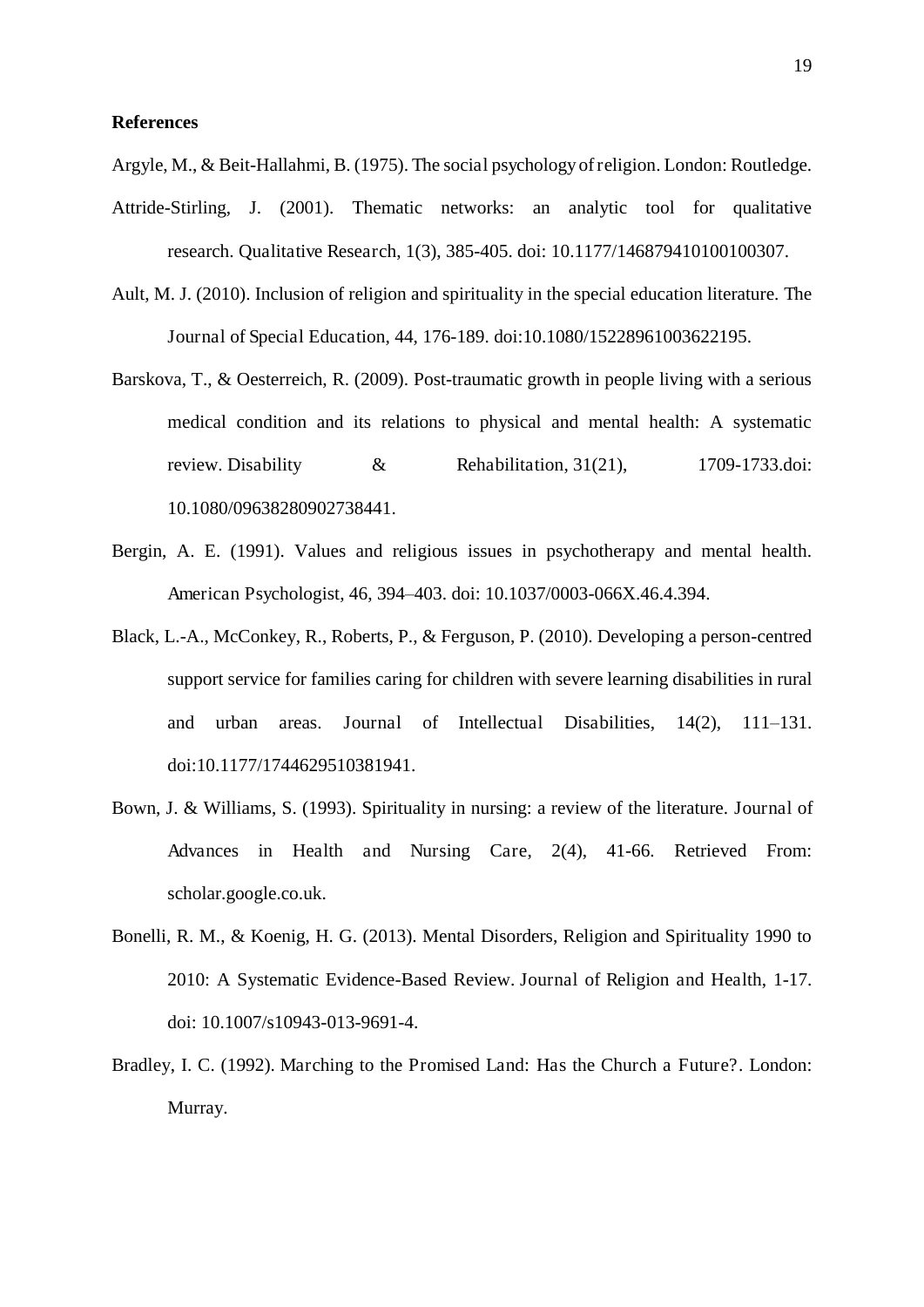- Bruce, S. (2001). Christianity in Britain, R.I.P. Sociology of Religion, 62(2), 191–203. doi: 10.2307/3712455.
- Canda, E. R., & Furman, L. D. (2010). Spiritual diversity in social work practice: The heart of helping. Oxford University Press.
- Davie, G. (1994). Religion in Britain since 1945: Believing Without Belonging. Oxford: Blackwell.
- Dudley, J. R. (2016). Spirituality Matters in Social Work: Connecting Spirituality, Religion, and Practice. Routledge.
- Dyson, J., Cobb, M., & Forman, D. (1997). The meaning of spirituality: a literature review. Journal of Advanced Nursing, 26(6), 1183-1188. doi: 10.1046/j.1365- 2648.1997.00446.x.
- Freitas, M.H. (2015). Religious psychology, psychology of religion or psychology and religion? Retrieved from: http://sammelpunkt.philo.at:8080/1604/1/freitas.pdf.
- Forrester-Jones, R. Dietzfelbinger, L, Stedman, D, Richmond, P. Including the 'spiritual' within mental health care in the UK, from the experiences of people with mental health problems, Journal of Religion and Health (submitted).
- Forrester-Jones, R. Palmer, N., and Izquierdo, J.D. 'I just need to get through ethics': are Research Ethics Committees working? A comparative study between the UK and Spain Social Policy Association Annual Conference, Belfast 4-6 July 2016 PAPER.
- Gough, D., Oliver, S., & Thomas, J. (2012). An introduction to systematic reviews. London: Sage, 2012.
- Hill, P.C., & Pargament, K.I. (2003). Advances in the conceptualization and measurement of religion and spirituality. American Psychologist, 58 (1), 64-74. doi: : 10.1037/0003- 066X.58.1.64.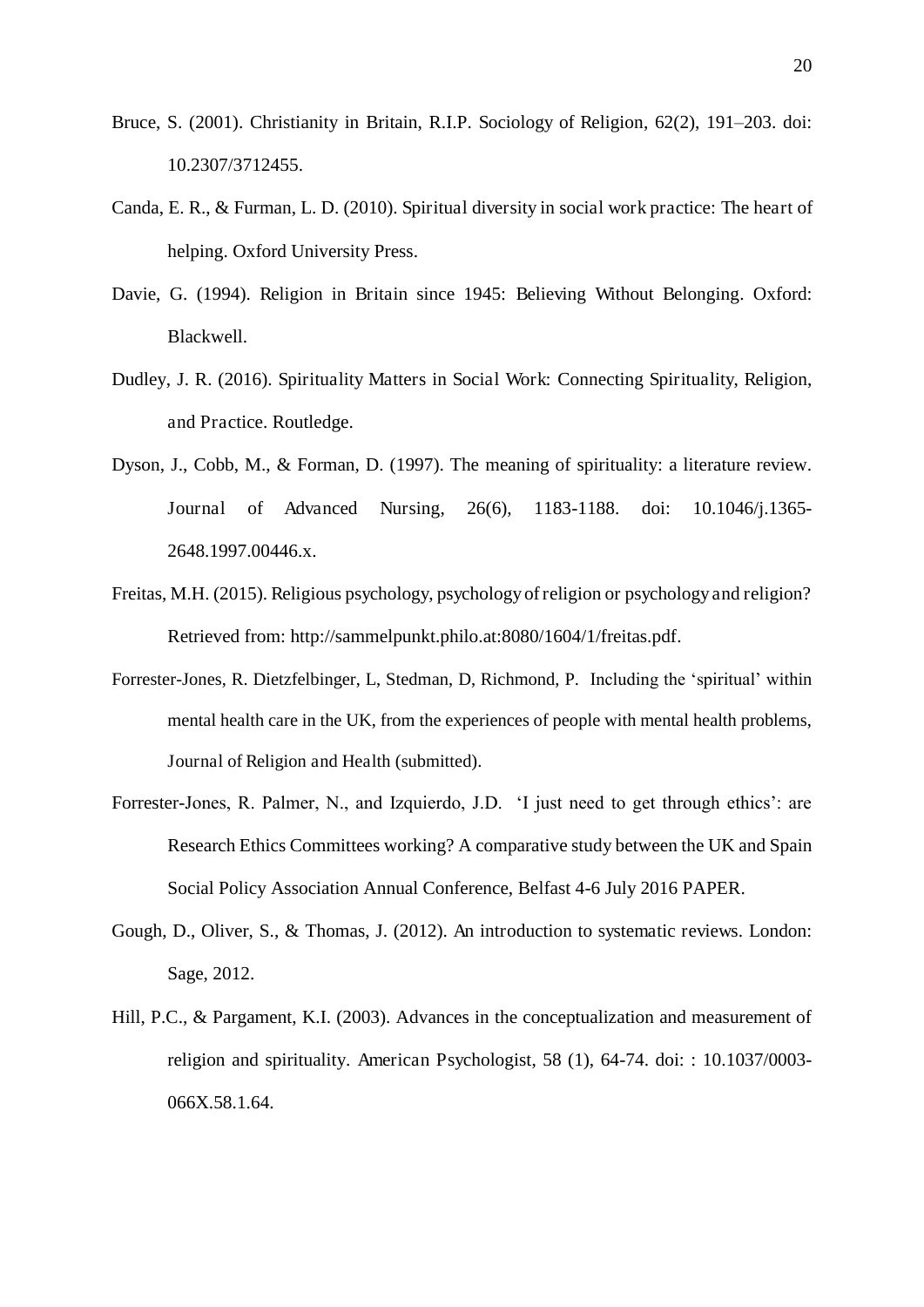- Hill, P.C., Pargament, K.I., Hood, R.W., McCullough, J.P., Swyers, D.B., Larson, D.B., & Zinnbauer, B.J. (2000). Conceptualizing Religion and Spirituality: Points of Commonality, Points of Departure. Journal for the Theory of Social Behaviours, 30, (1), 51-77. doi: 10.1111/1468-5914.00119.
- Hill, P. C., & Pargament, K. I. (2008). Advances in the conceptualization and measurement of religion and spirituality: Implications for physical and mental health research. Psychology of Religion and Spirituality, S(1), 3-17. doi: doi.org/10.1037/1941- 1022.S.1.3.
- Holburn, S., & Cea, C. D. (2007). Excessive positivism in person-centered planning. Research and Practice for Persons with Severe Disabilities, 32(3), 167–172. doi:10.2511/rpsd.32.3.167.
- Katrak, P., Bialocerkowski, A. E., Massy-Westropp, N., Kumar, V. S., & Grimmer, K. A. (2004). A systematic review of the content of critical appraisal tools. BMC Medical Research Methodology, 4(22) doi:10.1186/1471-2288-4-22.
- Lazaridou, A., Philbrook, P., & Tzika, A. A. (2013). Yoga and Mindfulness as Therapeutic Interventions for Stroke Rehabilitation: A Systematic Review. Evidence-Based Complementary and Alternative Medicine. doi: 10.1155/2013/357108.
- Luckmann, T. (1967). The invisible religion. London: MacMillan.
- Mansell, J., & Beadle-Brown, J. (2004). Person-centred planning or person-centred action? Policy and practice in intellectual disability services. Journal of Applied Research in Intellectual Disabilities, 17(1), 1-9. doi: 10.1111/j.1468-3148.2004.00175.x.
- Mansell, J., & Ericsson, K. (2013). Deinstitutionalization and community living: Intellectual disability services in Britain, Scandinavia and the USA. Springer.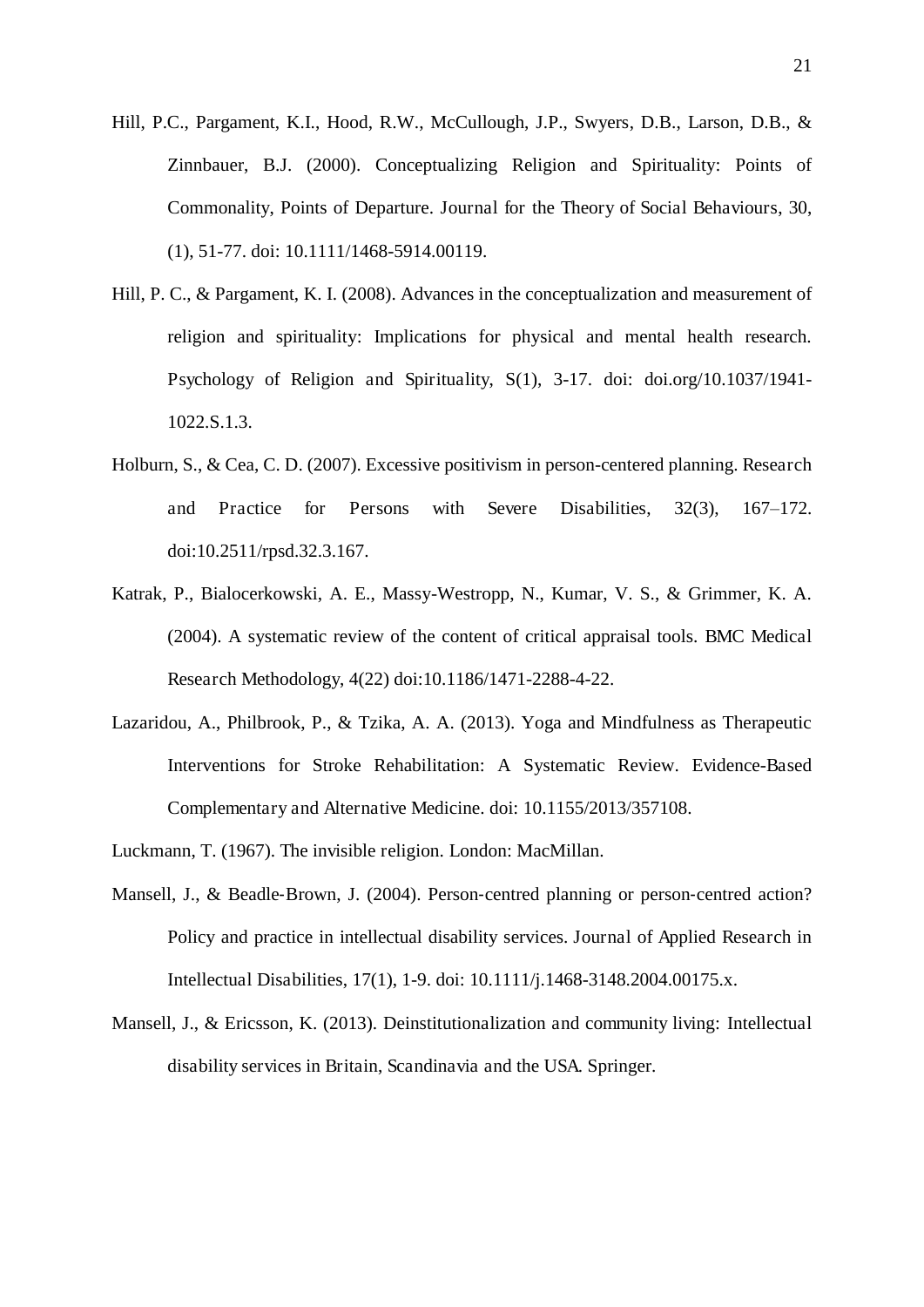- McCullough, M. E., Hoyt, W. T., Larson, D. B., Koenig, H. G., & Thoresen, C. E. (2000). Religious involvement and mortality: A meta-analytic review. Health Psychology, 19, 211–222. doi: 10.1037/0278-6133.19.3.211.
- McInnes, E., & Askie, L. (2004). Evidence review on older people's views and experiences of falls prevention strategies. Worldviews on Evidence-Based Nursing, 1(1), 20-37. doi: 10.1111/j.1741-6787.2004.04013.x.
- McNair, J., & Smith, H. K. (1998). Community-based natural support through local churches. Mental Retardation, 36(3), 237-241. doi: 10.1352/0047- 6765(1998)036<0237:CNSTLC>2.0.CO;2).
- Meissner, W. W. (1987). Life and faith: Psychological perspectives on religious experience. Washington, DC: Georgetown University Press.
- Menchetti, B. M., & Garcia, L. A. (2003). Personal and employment outcomes of personcentered career planning. Education and Training in Developmental Disabilities, 38(2), 145–156.
- Minton, C. A., & Dodder, R. A. (2003). Participation in religious services by people with developmental disabilities. Journal Information, 41 (6), 430-439. doi: 10.1352/0047-

6765(2003)41<430:PIRSBP>2.0.CO;2.

- Miller, W. R., & Thoresen, C. E. (2003). Spirituality, religion, and health: An emerging research field. American Psychologist, 58(1), 24-35. doi: 10.1037/0003-066X.58.1.24.
- Narayanasamy, A., Gates, B., & Swinton, J. (2002). Spirituality and learning disabilities: a qualitative study. British Journal of Nursing, 11(14), 948-957.doi: 10.12968/bjon.2002.11.14.10467.
- Pargament, K. I. (1999). The psychology of religion and spirituality? Yes and no. The International Journal for the Psychology of Religion, 9(1), 3-16. doi: 10.1207/s15327582ijpr0901\_2.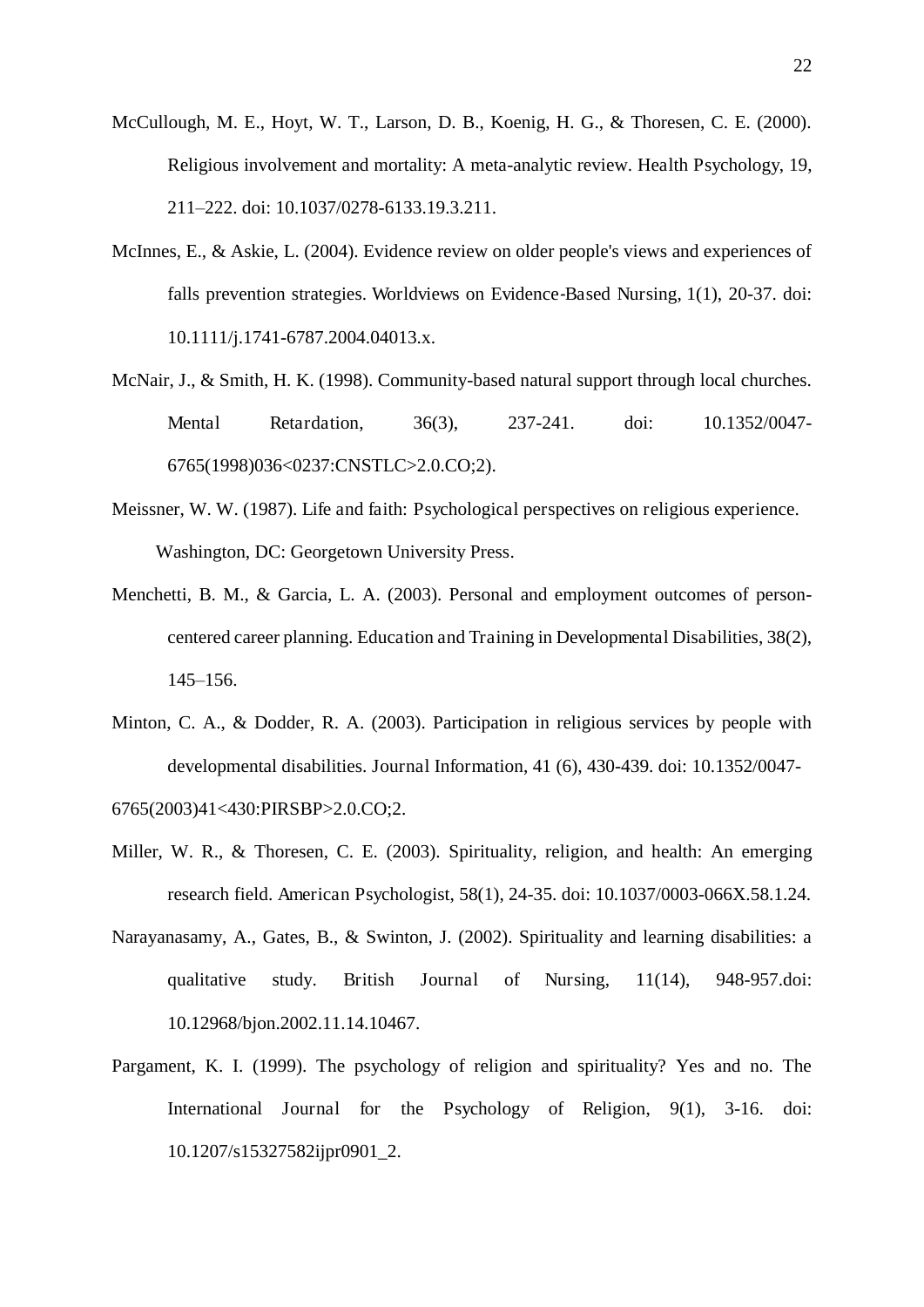- Poston, D. J., & Turnbull. A. P. (2004). Role of Spirituality and Religion in Family Quality of Life for Families of Children with Disabilities. Education and Training in Developmental Disabilities, 39 (2), 95-108. Retrieved From: http://www.jstor.org/stable/23880059.
- Powell, L. H., Shahabi, L., & Thoresen, C. E. (2003). Religion and spirituality: Linkages to physical health. American Psychologist, 58(1), 36. doi: 10.1037/0003-066X.58.1.36
- Ratti, V., Hassiotis, A., Crabtree, J., Deb, S., Gallagher, P., & Unwin, G. (2016). The effectiveness of person-centred planning for people with intellectual disabilities: A systematic review. Research in Developmental Disabilities, 57, 63-84. doi: 10.1016/j.ridd.2016.06.015.
- Reinert, K. G., & Koenig, H. G. (2013). Re-examining definitions of spirituality in nursing research. Journal of Advanced Nursing, 69(12), 2622-2634. doi: 10.1111/jan.12152.
- Robinson, L., & Spilsbury, K. (2008). Systematic review of the perceptions and experiences of accessing health services by adult victims of domestic violence. Health & Social Care in the Community, 16(1), 16-30. doi: 10.1111/j.1365-2524.2007.00721.x
- Sanderson, H. (2000). Person-centred planning: key features and approaches.UK: Joseph Rowntree Foundation.
- Sango, P. N., & Forrester-Jones, R. (2014). Spirituality and learning disability: a review of UK Government guidance. Tizard Learning Disability Review, 19(4), 170-177. doi: 10.1108/TLDR-01-2014-0005.
- Sango, P. N. (2016). Spirituality and People with Intellectual Disabilities: Comparing the Significance of Spirituality in Faith and Non-Faith Based Care Services. Doctoral dissertation, University of Kent.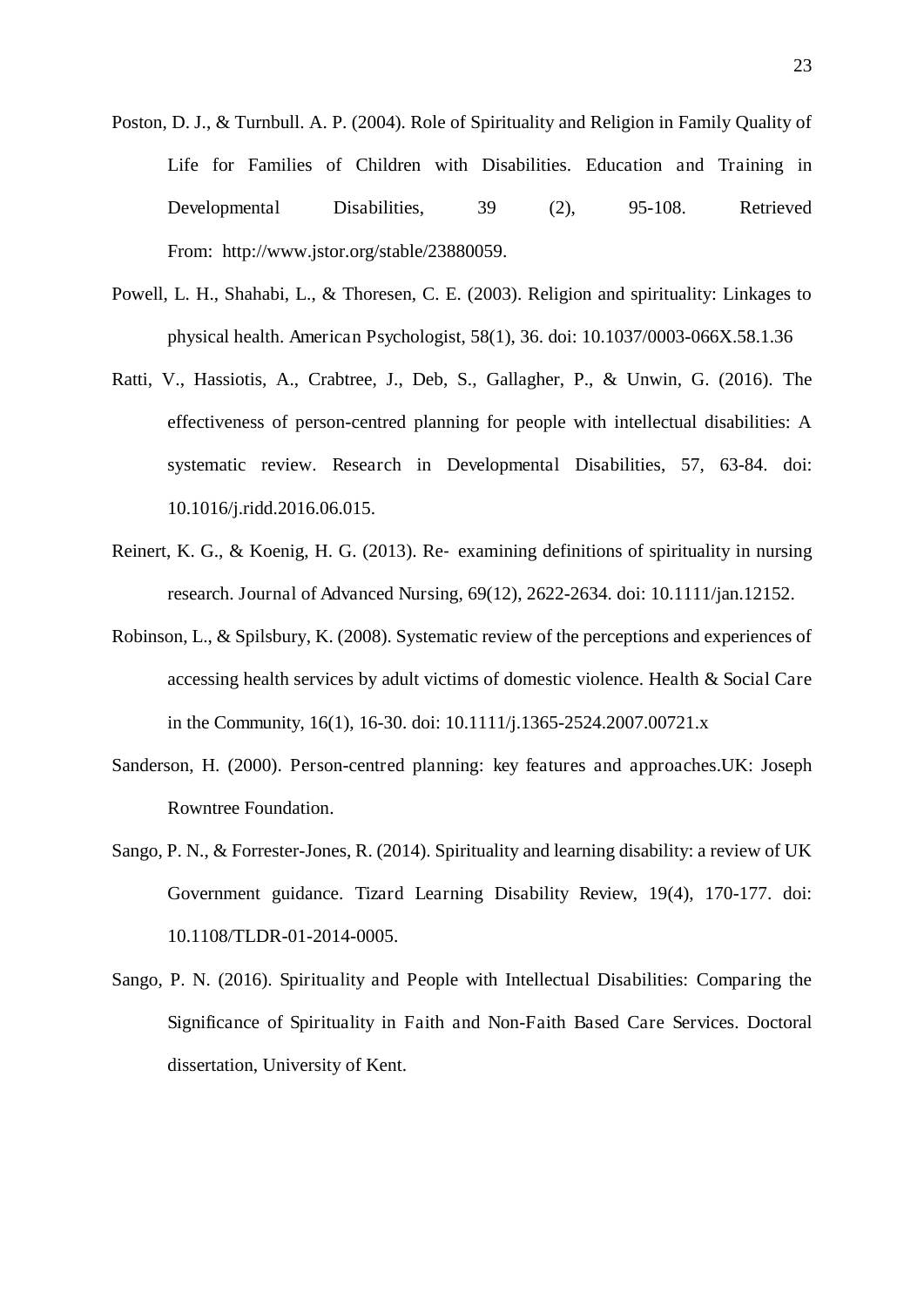- Selway, D. & Ashman, A. F. (1998). "Disability, religion and health: a literature review in search of the spiritual dimension of disability", Disability and Society, 13 (3), 429-439. doi: 10.1080/09687599826722.
- Shaddock, A. J. & Bramston, P. (1991). Individual service plans: The policy-practice gap. Australia and New Zealand Journal of Developmental Disabilities, 17(1), 73- 80. Retrieved From: scholar.google.co.uk.
- Shogren, K. A., & Rye, M. S. (2005). Religion and individuals with intellectual disabilities: An exploratory study of self-reported perspectives. Journal of Religion, Disability & Health, 9(1), 29-53. doi: 10.1300/J095v09n01\_03.
- Sinnott, J. D. (2002). Introduction: Special Issue on Spirituality and Adult Development, Part III. Journal of Adult Development, 9(2), 95-96. doi: 10.1023/A:1013840232326
- Stark, R. (1999). Secularization, R.I.P. Sociology of Religion, 60(3), 249–273. doi: 10.2307/3711936.
- Swinton, J. (2001). 'A Space to Listen: Meeting the spiritual needs of people with learning disabilities'. A report commissioned by the Shirley Foundation in conjunction with the Learning Disabilities Foundation, London.
- Swinton, J. (2002). Spirituality and the Lives of People with Learning Disabilities. Tizard Learning Disability Review, 7 (4), 29-35. doi: 10.1108/13595474200200037.
- Taylor, B. (2007). Surfing into spirituality and a new, aquatic nature religion. Journal of the American Academy of Religion, 75(4), 923-951. doi: 10.1093/jaarel/lfm067.
- Thomas, J., & Harden, A. (2008). Methods for the thematic synthesis of qualitative research in systematic reviews. BMC Medical Research Methodology, 8(1), 1. doi: 10.1186/1471- 2288-8-45.
- Thune-Boyle, I. C., Stygall, J. A., Keshtgar, M. R., & Newman, S. P. (2006). Do religious/spiritual coping strategies affect illness adjustment in patients with cancer? A